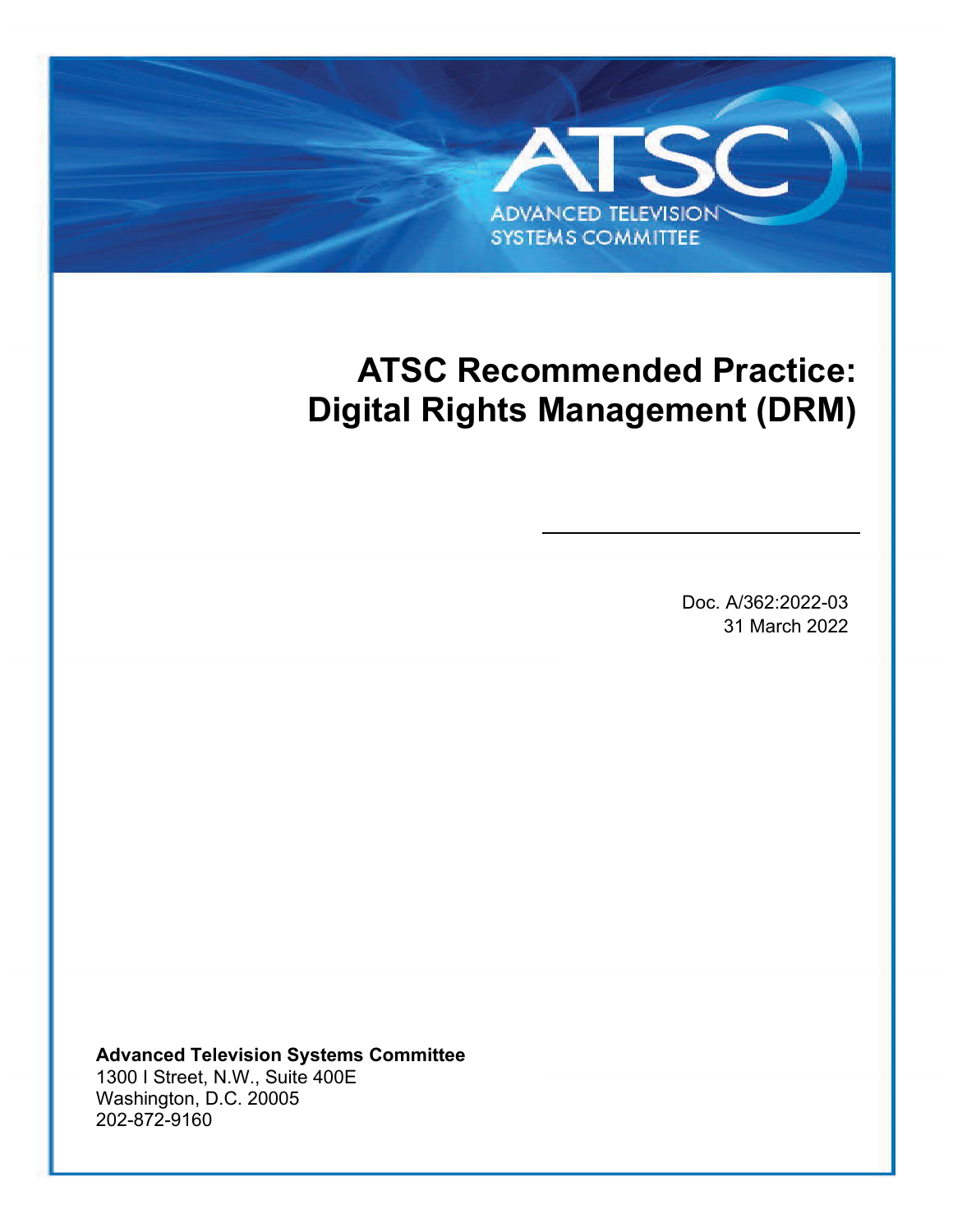The Advanced Television Systems Committee, Inc. is an international, non-profit organization developing voluntary standards and recommended practices for broadcast television and multimedia data distribution. ATSC member organizations represent the broadcast, professional equipment, motion picture, consumer electronics, computer, cable, satellite, and semiconductor industries. ATSC also develops implementation strategies and supports educational activities on ATSC standards. ATSC was formed in 1983 by the member organizations of the Joint Committee on Inter-society Coordination (JCIC): the Consumer Technology Association (CTA), the Institute of Electrical and Electronics Engineers (IEEE), the National Association of Broadcasters (NAB), the Internet & Television Association (NCTA), and the Society of Motion Picture and Television Engineers (SMPTE). For more information visit [www.atsc.org.](http://www.atsc.org/)

*Note*: The user's attention is called to the possibility that compliance with this document may require use of an invention covered by patent rights. By publication of this document, no position is taken with respect to the validity of this claim or of any patent rights in connection therewith. One or more patent holders have, however, filed a statement regarding the terms on which such patent holder(s) may be willing to grant a license under these rights to individuals or entities desiring to obtain such a license. Details may be obtained from the ATSC Secretary and the patent holder.

Implementers with feedback, comments, or potential bug reports relating to this document may contact ATSC at [https://www.atsc.org/feedback/.](https://www.atsc.org/feedback/)

#### **Revision History**

| <b>Version</b>                                                 | <b>Date</b>     |
|----------------------------------------------------------------|-----------------|
| $A/362:2020$ approved                                          | 17 January 2020 |
| A/360:2022-03 published (references to ATSC documents updated) | 31 March 2022   |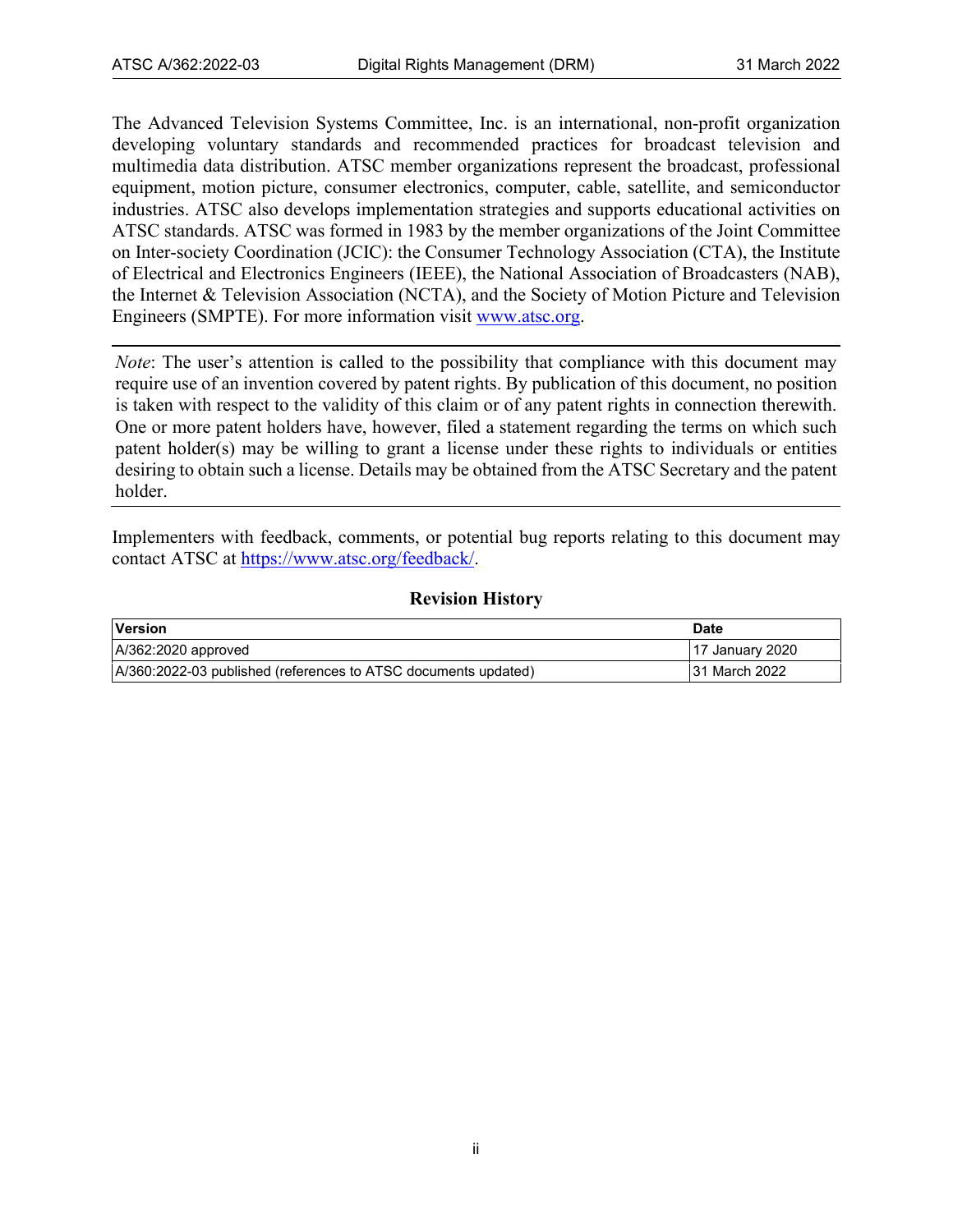## **Table of Contents**

| 1. |                                               |                                                                                                                        |          |  |  |  |
|----|-----------------------------------------------|------------------------------------------------------------------------------------------------------------------------|----------|--|--|--|
|    | 1.1<br><b>Introduction and Background</b>     |                                                                                                                        |          |  |  |  |
|    | 1.2                                           | Organization                                                                                                           | 5        |  |  |  |
| 2. |                                               |                                                                                                                        |          |  |  |  |
|    | <b>Informative References</b><br>2.1          |                                                                                                                        |          |  |  |  |
| 3. |                                               |                                                                                                                        |          |  |  |  |
|    | 3.1<br><b>Compliance Notation</b>             |                                                                                                                        | 6        |  |  |  |
|    | 3.2<br><b>Treatment of Syntactic Elements</b> |                                                                                                                        | 6        |  |  |  |
|    | <b>Reserved Elements</b><br>3.2.1             |                                                                                                                        |          |  |  |  |
|    | 3.3                                           | <b>Acronyms and Abbreviations</b>                                                                                      | 7        |  |  |  |
|    | 3.4                                           | <b>Terms</b>                                                                                                           | 7        |  |  |  |
| 4. |                                               |                                                                                                                        | 8        |  |  |  |
|    | 4.1                                           | <b>MPEG Common Encryption (CENC)</b>                                                                                   | 8        |  |  |  |
|    |                                               | Introduction<br>4.1.1                                                                                                  | 8        |  |  |  |
|    |                                               | <b>CENC Overview</b><br>4.1.2                                                                                          | 8        |  |  |  |
|    | 4.2                                           | <b>W3C Encrypted Media Extensions (EME) Overview</b>                                                                   | 9        |  |  |  |
|    | 4.3                                           | A/344 Encrypted Media Extensions (EME) Overview                                                                        | 10       |  |  |  |
| 5. |                                               | ROUTE/DASH CLIENT PROCESSING FOR CENC AND DRM OPERATION API11                                                          |          |  |  |  |
|    | 5.1                                           | <b>Introduction</b>                                                                                                    | 11       |  |  |  |
|    | 5.2                                           | <b>Basic CENC Operation in ROUTE/DASH</b>                                                                              | 11       |  |  |  |
|    | 5.3                                           | <b>MPD Support for Encryption and DRM Signaling</b>                                                                    | 12       |  |  |  |
|    |                                               | Overview<br>5.3.1                                                                                                      | 12       |  |  |  |
|    |                                               | 5.3.2<br>Use of the Content Protection Descriptor for mp4 Protection Scheme                                            | 12       |  |  |  |
|    |                                               | 5.3.3<br>Use of Content Protection Descriptor for uuid Scheme                                                          | 12       |  |  |  |
|    |                                               | 5.3.4<br>Protection System Specific Header Box in the MPD                                                              | 13       |  |  |  |
|    |                                               | Use of License Acquisition URL Descriptor in the MPD<br>5.3.5                                                          | 13       |  |  |  |
|    | 5.4                                           | <b>Solution Framework for DRM and CENC</b>                                                                             | 14       |  |  |  |
|    | 5.5                                           | Use of A/344 APIs                                                                                                      | 14       |  |  |  |
|    |                                               | 5.5.1<br><b>Notifications for License Request</b>                                                                      | 16       |  |  |  |
|    |                                               | <b>Provide a License</b><br>5.5.2                                                                                      | 16       |  |  |  |
|    |                                               | <b>Generate a License Request</b><br>5.5.3                                                                             | 17<br>18 |  |  |  |
|    |                                               | <b>Notifications for Provisioning Request</b><br>5.5.4<br><b>Notifications for Server Certificate Request</b><br>5.5.5 | 19       |  |  |  |
|    |                                               | 5.5.6<br><b>Error Codes</b>                                                                                            | 20       |  |  |  |
|    |                                               |                                                                                                                        | 21       |  |  |  |
|    | A.1                                           | License acquisition - Broadcast Application, connected                                                                 | 21       |  |  |  |
|    | A.2                                           | License acquisition - Receiver Application, connected                                                                  | 23       |  |  |  |
|    | A.3                                           | License acquisition - Receiver Application, unconnected                                                                | 25       |  |  |  |
|    | A.4                                           | License acquisition - Broadcast Application, unconnected                                                               | 27       |  |  |  |
|    | .29                                           |                                                                                                                        |          |  |  |  |
|    | B.1                                           | <b>Service is "Protected"</b>                                                                                          | 29       |  |  |  |
|    |                                               |                                                                                                                        |          |  |  |  |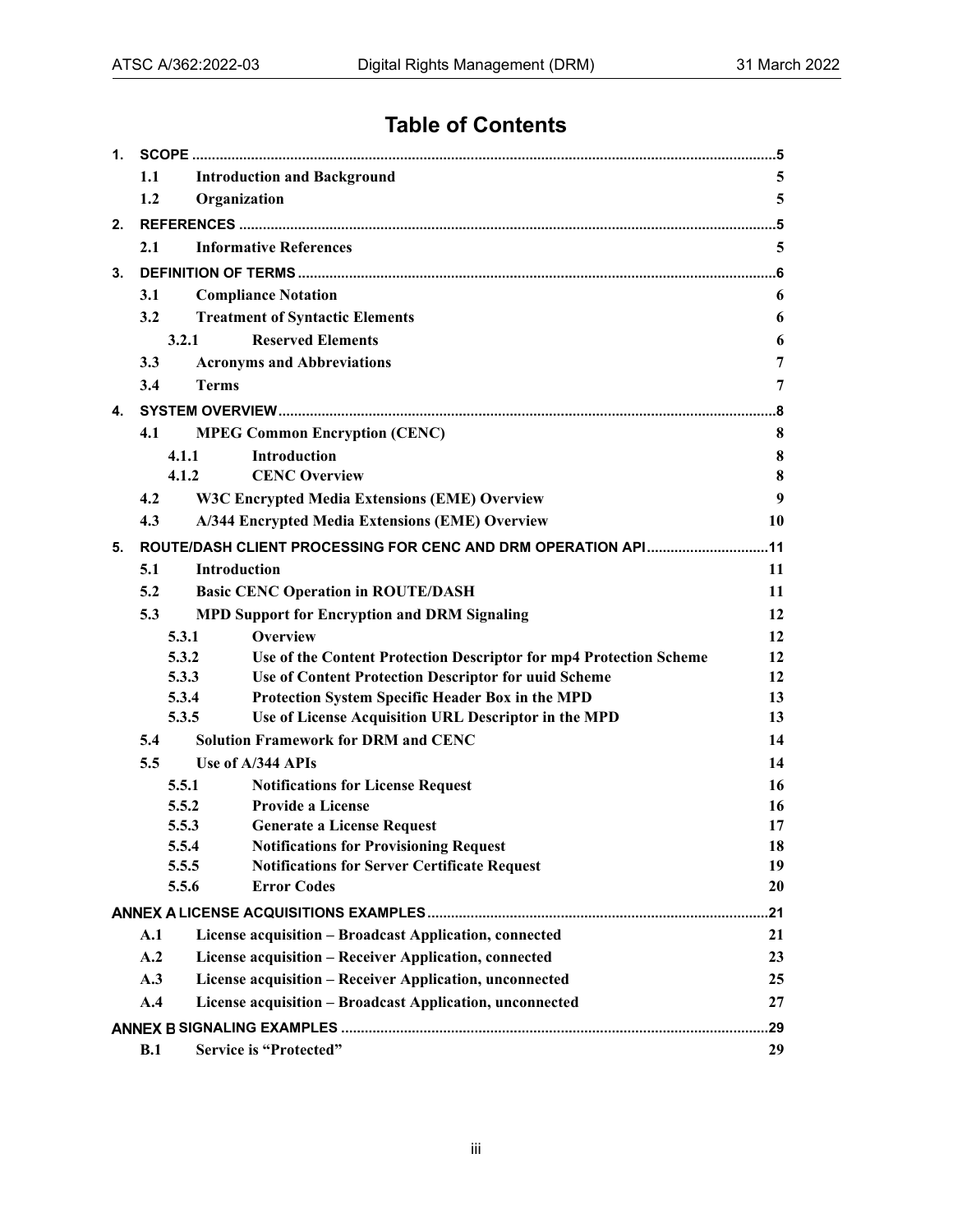## **Index of Figures and Tables**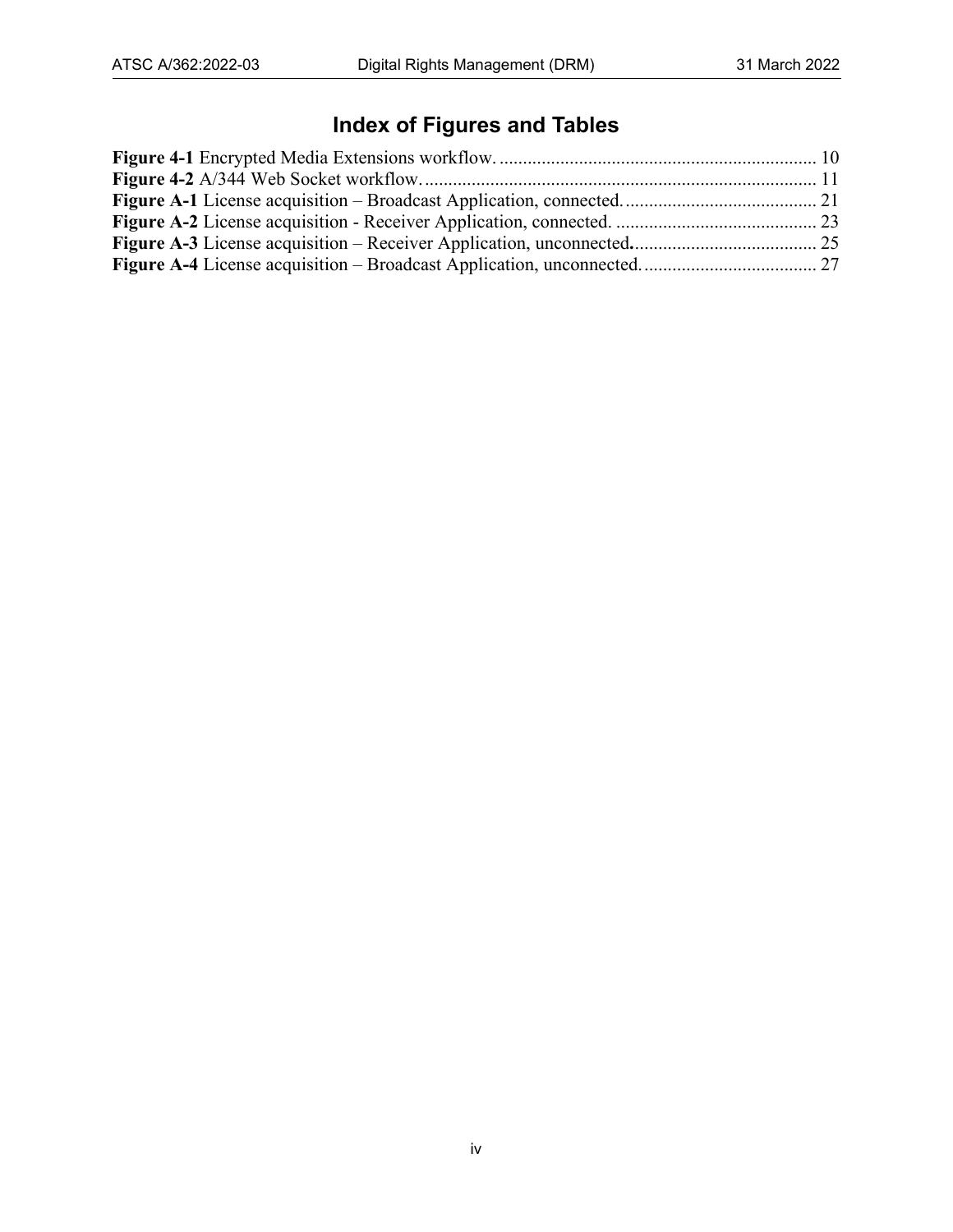### **ATSC Recommended Practice: Digital Rights Management (DRM)**

#### <span id="page-4-0"></span>**1. SCOPE**

This Recommended Practice provides best industry practices for implementers of A/360 [\[11\]](#page-5-4) and the security and content protection provisions of A/344 [\[12\].](#page-5-5)

#### <span id="page-4-1"></span>1.1 Introduction and Background

This document is a collection of material that was previously located in A/344 and A/360, and then published in Technology Group Report, "DRM Guidelines". This RP supersedes and replaces that document.

#### <span id="page-4-2"></span>1.2 Organization

This document is organized as follows:

- Section [1](#page-4-0)  Outlines the scope of this document and provides a general introduction.
- Section [2](#page-4-3)  Lists references and applicable documents.
- Section [3](#page-5-0)  Provides a definition of terms, acronyms, and abbreviations for this document.
- Section  $4 System$  overview
- Section [5](#page-10-0)  ROUTE/DASH client processing
- Annex  $A Example$  message flows
- <span id="page-4-5"></span>• Annex  $B - Example SLT$

#### <span id="page-4-3"></span>**2. REFERENCES**

All referenced documents are subject to revision. Users of this Standard are cautioned that newer editions might or might not be compatible.

#### <span id="page-4-4"></span>2.1 Informative References

The following documents contain information that may be helpful in applying this Standard.

- [1] IEEE: "Use of the International Systems of Units (SI): The Modern Metric System," Doc. SI 10, Institute of Electrical and Electronics Engineers, New York, NY.
- <span id="page-4-11"></span><span id="page-4-8"></span>[2] ISO/IEC: ISO/IEC 23001-7:2016, "Information technology — MPEG systems technologies — Part 7: Common encryption in ISO base media file format files."
- <span id="page-4-9"></span>[3] W3C: "Encrypted Media Extensions," W3C Recommendation 18 September 2017, World Wide Web Consortium, <https://www.w3.org/TR/encrypted-media>; a newer work in process is available at: [https://w3c.github.io/encrypted-media/.](https://w3c.github.io/encrypted-media/)
- [4] W3C: "Media Source Extensions", W3C Recommendation 17 November 2016, World Wide Web Consortium.

<span id="page-4-12"></span><span id="page-4-10"></span><https://www.w3.org/TR/media-source>

- <span id="page-4-7"></span>[5] DASH-IF: "Guidelines for Implementation: DASH-IF Interoperability Points for ATSC 3.0", Version 1.1, DASH Industry Forum, Beaverton, OR, 12 June 2018.
- <span id="page-4-6"></span>[6] ATSC: "ATSC Standard: Signaling, Delivery, Synchronization and Error Protection," Doc. A/331:2022-03, Advanced Television System Committee, Washington, DC, 31 March 2022.
- [7] ISO/IEC: "Information technology High efficiency coding and media delivery in heterogeneous environments – Part 1: MPEG media transport (MMT)," Doc. ISO/IEC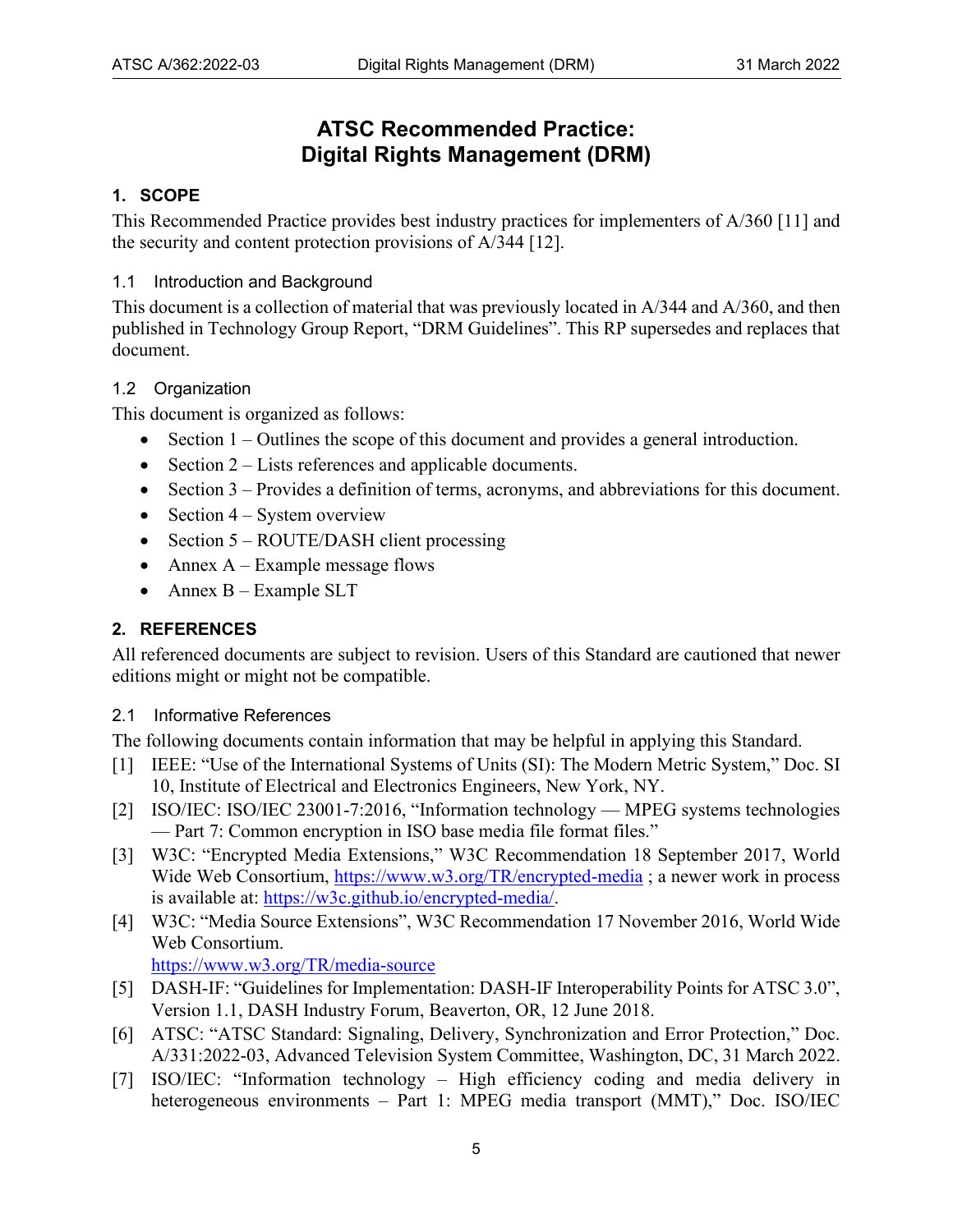23008-1:2017(E), International Organization for Standardization/ International Electrotechnical Commission, Geneva Switzerland.

- <span id="page-5-6"></span>[8] DASH-IF: "Guidelines for Implementation: DASH-IF Interoperability Points", Version 4.2, DASH Industry Forum, Beaverton, OR, 9 April 2019.
- <span id="page-5-8"></span>[9] DASH-IF: "Guidelines for Implementation: DASH-IF Interoperability Points", [Working](https://dashif-documents.azurewebsites.net/DASH-IF-IOP/master/DASH-IF-IOP.html)  [Draft](https://dashif-documents.azurewebsites.net/DASH-IF-IOP/master/DASH-IF-IOP.html) Version 5, DASH Industry Forum, Beaverton, OR.(work in process)
- <span id="page-5-7"></span>[10] ISO/IEC: "ISO/IEC 23009–1:2019, Information technology — Dynamic adaptive streaming over HTTP (DASH) — Part 1: Media presentation description and segment formats," International Organization for Standardization, Geneva, 3<sup>rd</sup> Edition, 12 August 2019.
- <span id="page-5-4"></span>[11] ATSC: "ATSC 3.0 Security and Service Protection," Doc. A/360:2022-03, Advanced Television System Committee, Washington, DC, 31 March 2022.
- <span id="page-5-5"></span>[12] ATSC: "ATSC 3.0 Interactive Content," Doc. A/344:2022-03, Advanced Television System Committee, Washington, DC, 31 March 2022.
- <span id="page-5-9"></span>[13] ISO/IEC: "ISO/IEC 14496-12:2015, "Information technology — Coding of audio-visual objects – Part 12: ISO base media file format," International Organization for Standardization, Geneva, 5th Edition, 15 December 2015.
- [14] ATSC: "Technology Group Report: DRM Guidelines", Advanced Television System Committee, Washington, DC, 12 March 2019. <https://www.atsc.org/standards/other-technical-documents/>

#### <span id="page-5-0"></span>**3. DEFINITION OF TERMS**

With respect to definition of terms, abbreviations, and units, the practice of the Institute of Electrical and Electronics Engineers (IEEE) as outlined in the Institute's published standards [\[1\]](#page-4-5) should be used. Where an abbreviation is not covered by IEEE practice or industry practice differs from IEEE practice, the abbreviation in question will be described in Section [3.3o](#page-6-0)f this document.

<span id="page-5-1"></span>3.1 Compliance Notation

This section defines compliance terms for use by this document:

- **should** This word indicates that a certain course of action is preferred but not necessarily required.
- **should not** This phrase means a certain possibility or course of action is undesirable but not prohibited.

#### <span id="page-5-2"></span>3.2 Treatment of Syntactic Elements

This document contains symbolic references to syntactic elements used in the audio, video, and transport coding subsystems. These references are typographically distinguished by the use of a different font (e.g., restricted), may contain the underscore character (e.g., sequence end code) and may consist of character strings that are not English words (e.g., dynrng).

#### <span id="page-5-3"></span>3.2.1 Reserved Elements

One or more reserved bits, symbols, fields, or ranges of values (i.e., elements) may be present in this document. These are used primarily to enable adding new values to a syntactical structure without altering its syntax or causing a problem with backwards compatibility, but they also can be used for other reasons.

The ATSC default value for reserved bits is '1'. There is no default value for other reserved elements. Use of reserved elements except as defined in ATSC Standards or by an industry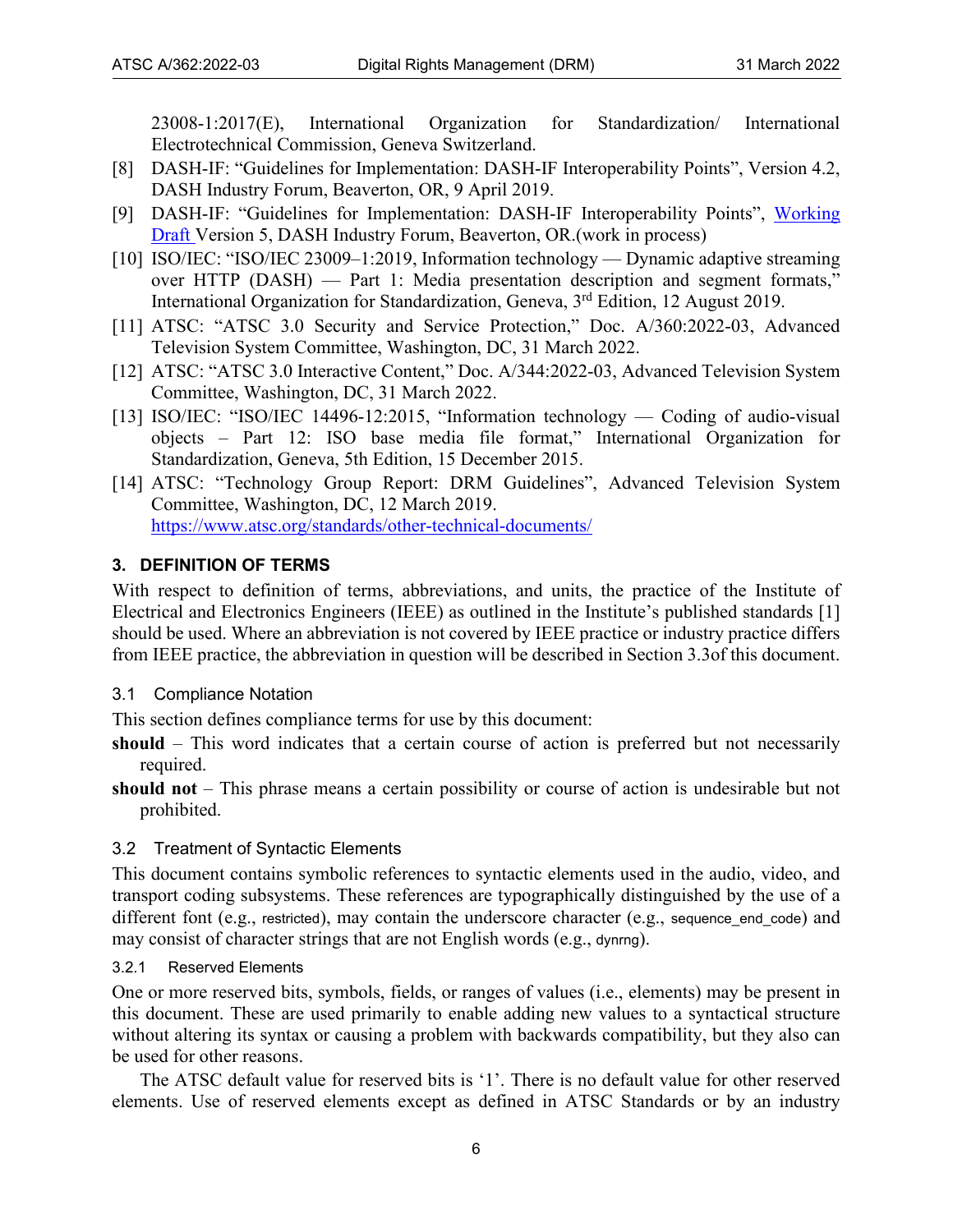standards-setting body is not permitted. See individual element semantics for mandatory settings and any additional use constraints. As currently-reserved elements may be assigned values and meanings in future versions of this Standard, receiving devices built to this version are expected to ignore all values appearing in currently-reserved elements to avoid possible future failure to function as intended.

<span id="page-6-0"></span>3.3 Acronyms and Abbreviations

The following acronyms and abbreviations are used within this document.

| <b>AMP</b>             | <b>Application Media Player</b>                         |
|------------------------|---------------------------------------------------------|
| <b>ATSC</b>            | <b>Advanced Television Systems Committee</b>            |
| <b>BMFF</b>            | Base Media File Format                                  |
| <b>CDM</b>             | <b>Content Decryption Module</b>                        |
| <b>CENC</b>            | <b>Common Encryption</b>                                |
| $\overline{\text{CD}}$ | Content Identifier                                      |
| <b>DASH</b>            | Dynamic Adaptive Streaming over HTTP                    |
| <b>DRM</b>             | Digital Rights Management                               |
| <b>EME</b>             | <b>Encrypted Media Extensions</b>                       |
| <b>HEVC</b>            | High Efficiency Video Codec                             |
| <b>HTML</b>            | Hypertext Markup Language                               |
| <b>IEC</b>             | <b>International Electrotechnical Commission</b>        |
| IF                     | <b>Industry Forum</b>                                   |
| <b>IOP</b>             | <b>InterOperability Points</b>                          |
| <b>ISO</b>             | International Organization for Standardization          |
| IV                     | <b>Initialization Vector</b>                            |
| <b>KID</b>             | Key ID                                                  |
| <b>MPD</b>             | Media Presentation Description                          |
| <b>MPEG</b>            | Moving Picture Experts Group                            |
| <b>NAL</b>             | Network Abstraction Layer                               |
| <b>RMP</b>             | Receiver Media Player                                   |
| <b>ROUTE</b>           | Real-Time Object Delivery over Unidirectional Transport |
| <b>SHVC</b>            | Scalable HEVC                                           |
| <b>SLT</b>             | Service List Table                                      |
| <b>URI</b>             | Uniform Resource Identifier                             |
| <b>URL</b>             | Uniform Resource Locator                                |
| <b>URN</b>             | Uniform Resource Name                                   |
| <b>UUID</b>            | Universal Unique Identifier                             |
| <b>VOD</b>             | Video on Demand                                         |
|                        |                                                         |

**W3C** World Wide Web Consortium

<span id="page-6-1"></span>3.4 Terms

The following terms are used within this document.

**Broadcast Application** – As defined in ATSC A/344 [\[12\]](#page-5-5)**.**

**reserved** – Set aside for future use by a Standard.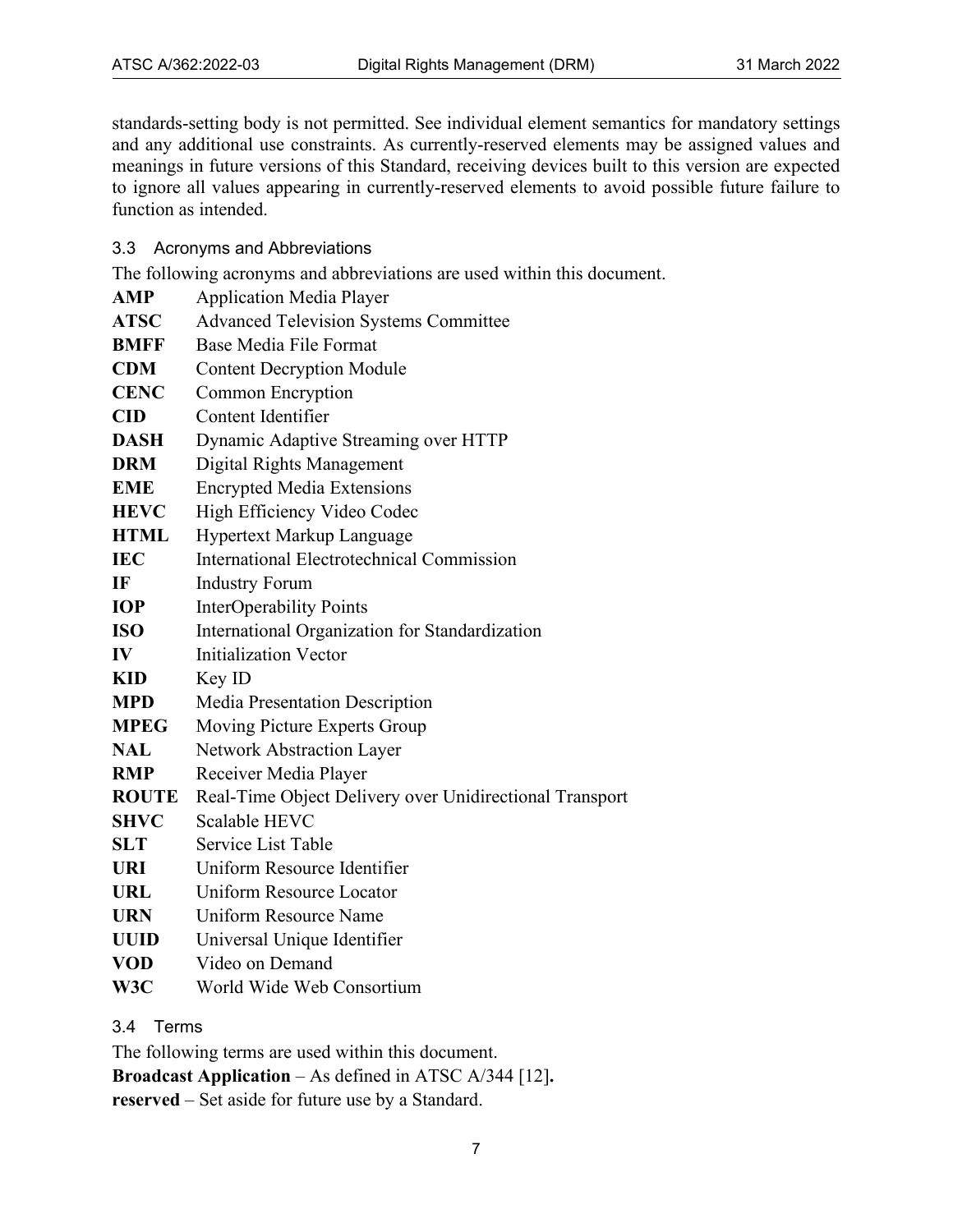#### <span id="page-7-0"></span>**4. SYSTEM OVERVIEW**

This is a Recommended Practice that mainly addresses DRM operation covering ATSC3 ROUTE/DASH (A/331 [\[6\]\)](#page-4-6) and Interactive Content (A/344 [\[12\]\)](#page-5-5). ATSC constrains DRM technology through the DASH-IF ATSC IOP [\[5\],](#page-4-7) which relies on the core DASH-IF IOP [\[8\],](#page-5-6) which in turn relies on various ISO MPEG standards, notably including DASH [\[10\]](#page-5-7) and Common Encryption [\[2\].](#page-4-8) References are generally made to the most constrained document (DASH-IF). However, readers will need all the above documents to understand this RP.

This section provides an overview of MPEG Common Encryption (CENC), W3C Encrypted Media Extensions (EME) and A/344 applicable APIs, which are essential to DRM operation on AMP and RMP respectively.

#### <span id="page-7-1"></span>4.1 MPEG Common Encryption (CENC)

#### <span id="page-7-2"></span>4.1.1 Introduction

Encryption, including the use of DRM systems, is addressed in DASH-IF ATSC IOP [\[5\]](#page-4-7) Section 7, which relies on the core DASH-IF IOP [\[8\]](#page-5-6) Section 7. This work is all based on MPEG Common Encryption defined in ISO 23001-7 [\[2\]](#page-4-8) ("CENC").

#### <span id="page-7-3"></span>4.1.2 CENC Overview

The CENC protection scheme specifies encryption parameters that can be applied by a scrambling system, along with key mapping methods via common key identifier (KID). KIDs are for use by multiple DRM systems, such that the same encrypted version of a file can be decrypted by different DRM systems. The licensing and key acquisition is generally via proprietary information stored in metadata boxes of the ISO BMFF Segments – specifically, the Protection System Specific Header Box ('pssh').

The key advantage of CENC is that by providing a common way to encrypt content, it decouples the content encryption from the licensing and key acquisition and thus provides support for multiple DRM systems.

The CENC mechanism only encrypts media samples or parts thereof and leaves the ISO BMFF metadata such as the file and track structure boxes un-encrypted to enable players to recognize and read the file correctly and acquire any required license. CENC supports the encryption of NALbased video encoding formats such as HEVC, thus offering sub-sample encryption capability, where only the video data of a sub-sample is encrypted, while the NAL header is not. This flexibility can be used to offer a free preview of the video, enable editing and processing of the video, or provide free access to some service components such as audio. By providing offsets to the encrypted byte ranges inside a sample in an ISO BMFF 'mdat' box, players can easily process the file and pass the encrypted chunks to the decryption module for decryption and playback.

For decryption to work, CENC provides the following information in the ISO BMFF (Note that more commonly everything needed for decryption is (also) signaled in the MPD. See Section [5.3.](#page-11-0)):

- Key Identifiers (KID): A key ID must be associated with every encrypted sample in a track even in the case that a single key is used for the whole track.
- Initialization Vectors (IV): The IV, a random number used to initialize an encryption function, is used for randomization and removal of semantics and is essential for strong protection. For every sample, the IV must be known in order to be able to construct the decryption key.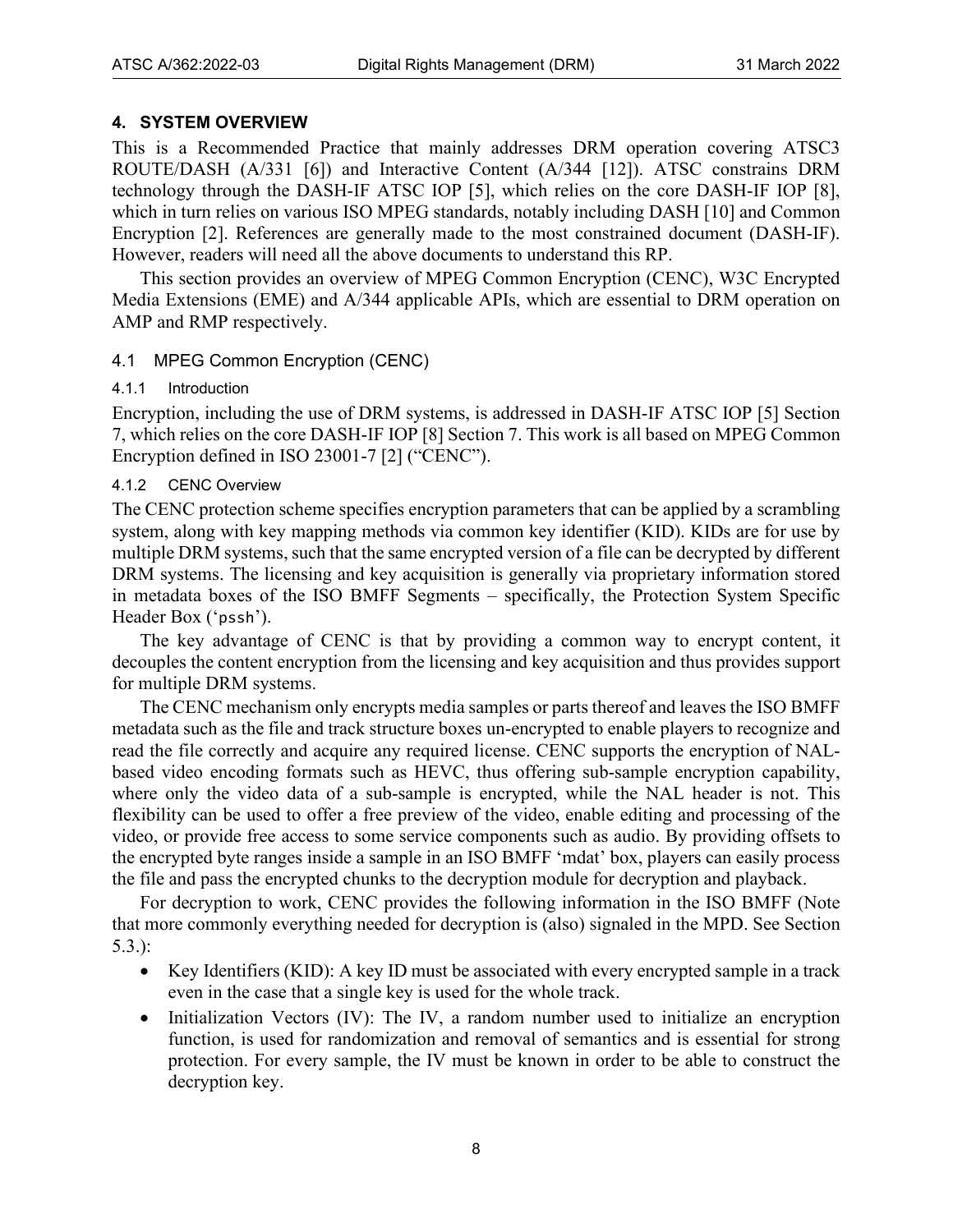• License Acquisition Information: Information about license acquisition includes some common signaling and some aspects that are specific to each DRM system. The player needs to support at least one of the DRM systems that offer access to the encrypted tracks.

CENC defines a way to store the previous information in the ISO BMFF. The Key Identifiers may be provided:

- as opaque data in the DRM-specific content protection header, 'pssh',
- as the default\_KID in the track encryption box "tenc', when a single key applies to the whole track,
- as content protection elements in the MPD, or
- as a key for a set of samples that share the same encryption key, provided in a sample grouping structure using the sample group description box 'sgpd'.

The IV for every sample is provided as part of the sample auxiliary information in the 'mdat' box or in the 'senc' box together with information about the position of the encrypted chunks.

The license acquisition information is provided as part of the protection system specific header box 'pssh', where each DRM system is identified by a SystemID. The 'pssh' box also provides a list of the provided Key Identifiers and opaque system-specific information that enables the acquisition of the keys identified by the supported key ids. For more information on license acquisition, see Section [5.](#page-10-0)

#### <span id="page-8-0"></span>4.2 W3C Encrypted Media Extensions (EME) Overview

This section is specific to the Application Media Player (AMP) and does not necessarily apply to the Receiver Media Player (RMP). See A/344 [\[12\]](#page-5-5) Section 7.

W3C Encrypted Media Extensions (EME) [\[3\]](#page-4-9) specifies JavaScript APIs that enable a web application to facilitate the exchange of decryption keys. This is an interface between a deviceresident DRM system agent, referred to as the Content Decryption Module (CDM), and a key source or license server located somewhere on the network. EME is based on the HTML5 Media Source Extensions (MSE) specification [\[4\],](#page-4-10) which enables adaptive bitrate streaming in HTML5 using DASH-IF ATSC IOP [\[5\]](#page-4-7) with MPEG-CENC (Common Encryption) [\[2\]](#page-4-11) protected content. The architecture of EME is illustrated in **[Figure 4-1](#page-9-1)**, which depicts the primary interactions of the EME workflow between the functional entities involved in the detection of encrypted content and the subsequent acquisition of license and key material, to enable content decryption and playout.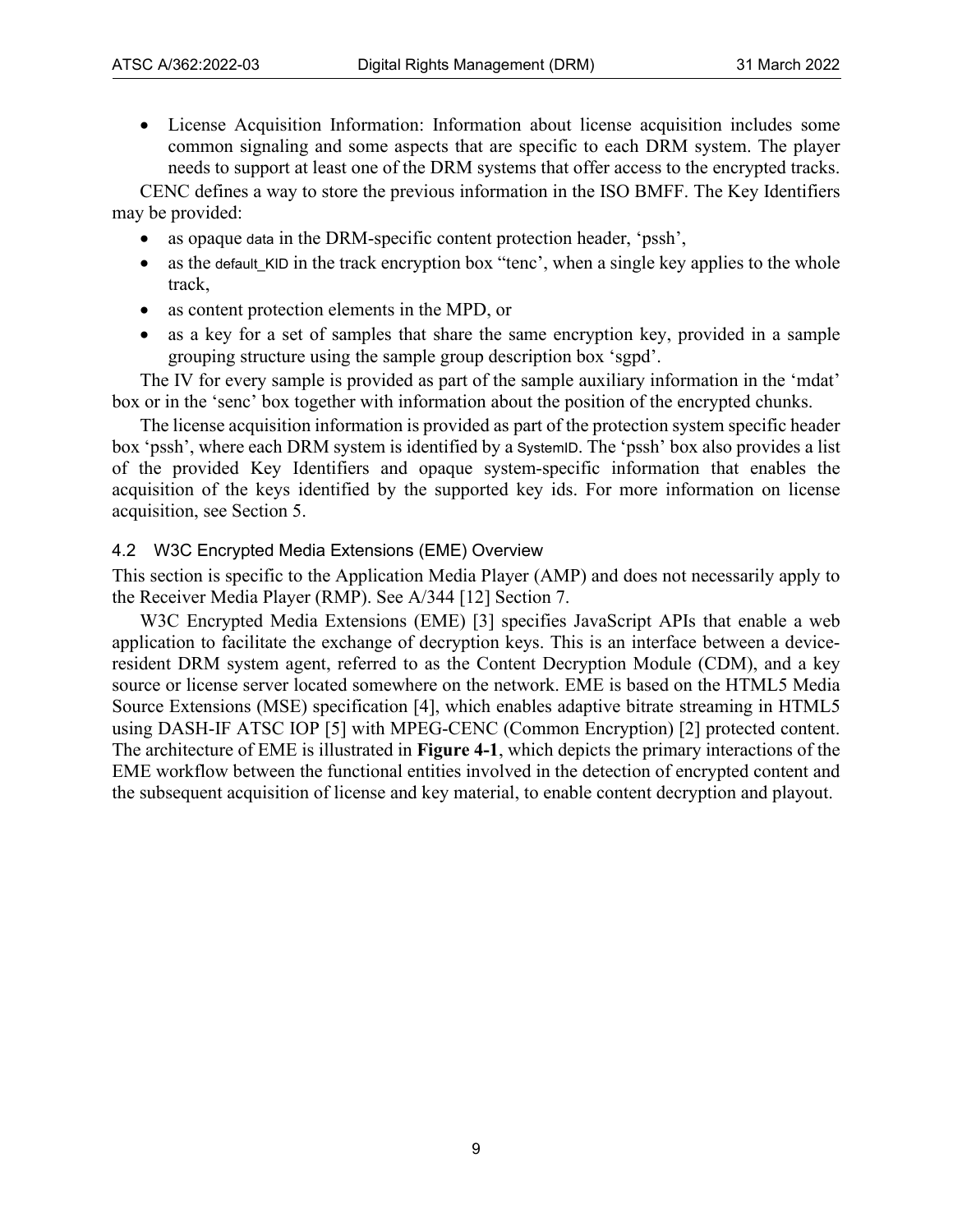

**Figure 4-1** Encrypted Media Extensions workflow.

<span id="page-9-1"></span>The principal objects in EME are MediaKeySession and MediaKeys. The Broadcast Application creates a MediaKeySession object, which represents the lifetime of a license and its key(s), by calling createSession() on the MediaKeys object. The Broadcast Application initiates the request for a license by passing the media data obtained in the encrypted event handler to the CDM. In turn, the CDM for the selected DRM system will generate a data blob (license request) and deliver it back to the app, which will then send that request to the license server. The returned license from the server is then passed by the Broadcast Application to the CDM, by using the update() method of the MediaKeySession. The CDM and/or the browser will use keys stored in the key session to decrypt media samples as they are encountered. The CDM may be either embedded in the web browser, or run in a trusted environment, depending on the required level of security, in passing the decrypted frames to a decoder.

#### <span id="page-9-0"></span>4.3 A/344 Encrypted Media Extensions (EME) Overview

This section is specific to the Receiver Media Player (RMP) and does not necessarily apply to the Application Media Player (AMP). See A/344 [\[12\]](#page-5-5) Section 7.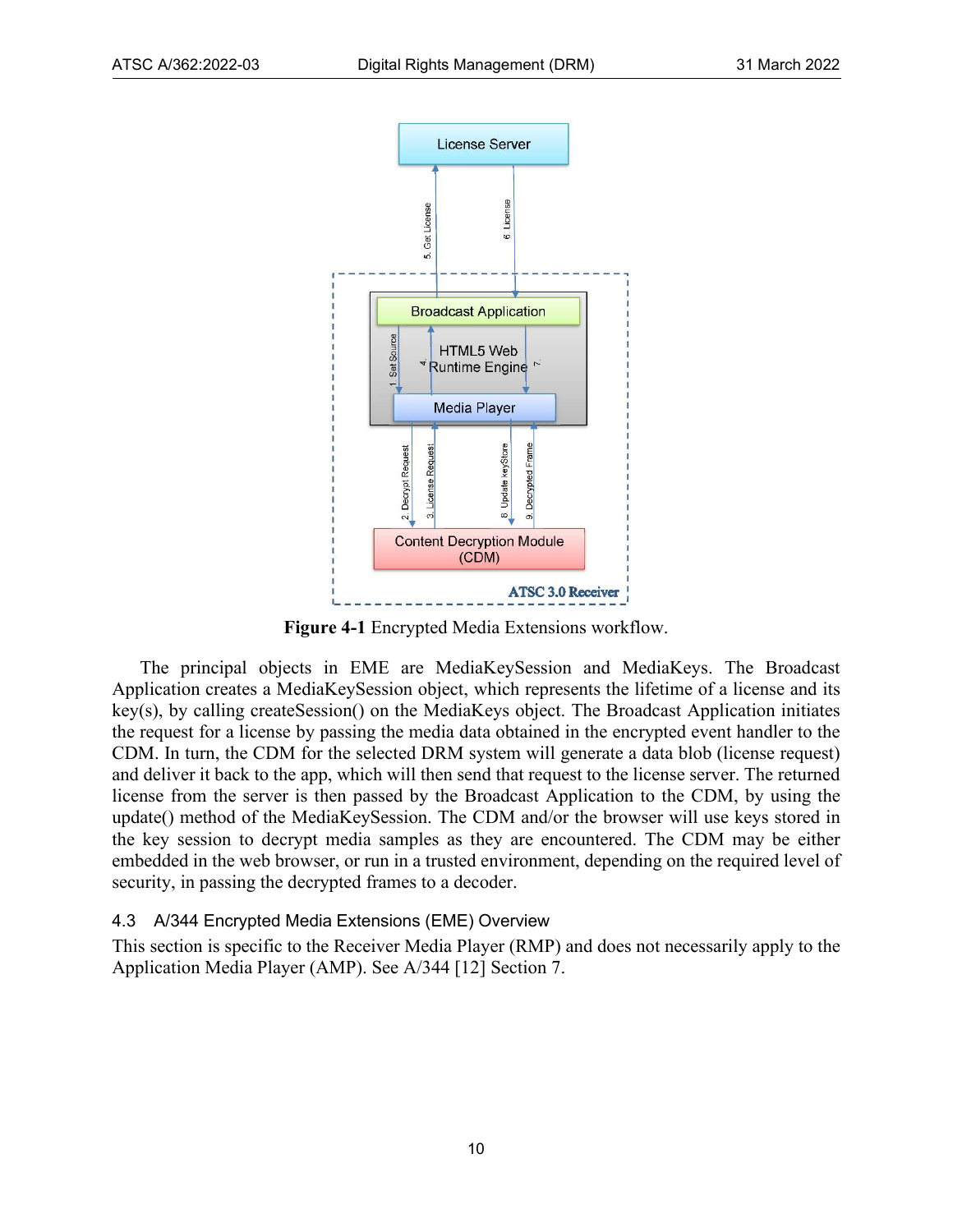



#### <span id="page-10-3"></span><span id="page-10-0"></span>**5. ROUTE/DASH CLIENT PROCESSING FOR CENC AND DRM OPERATION API**

#### <span id="page-10-1"></span>5.1 Introduction

This section describes the operation of a ROUTE/DASH receiver when accessing CENC-protected media. ROUTE/DASH supports the Common Encryption (CENC) framework for multiple DRM systems to protect DASH ISO BMFF-formatted content. ROUTE/DASH includes protection system specific and proprietary signaling information delivered in two ways:

- in the MPD, or
- carried in-band in designated metadata boxes of the ISO BMFF Segments.

The former is common today and is preferred; and the latter is required by CENC.

#### <span id="page-10-2"></span>5.2 Basic CENC Operation in ROUTE/DASH

This section describes the basic mechanisms of how DASH-formatted streaming content, protected by a DRM system and delivered by the ROUTE protocol, can be decrypted and played out. It describes, in the context of CENC and A/344 Web Socket APIs, the required interactions within the receiver and between the receiver and a Broadcast Application and/or a license server, for license and key acquisition and subsequent content decryption and playout.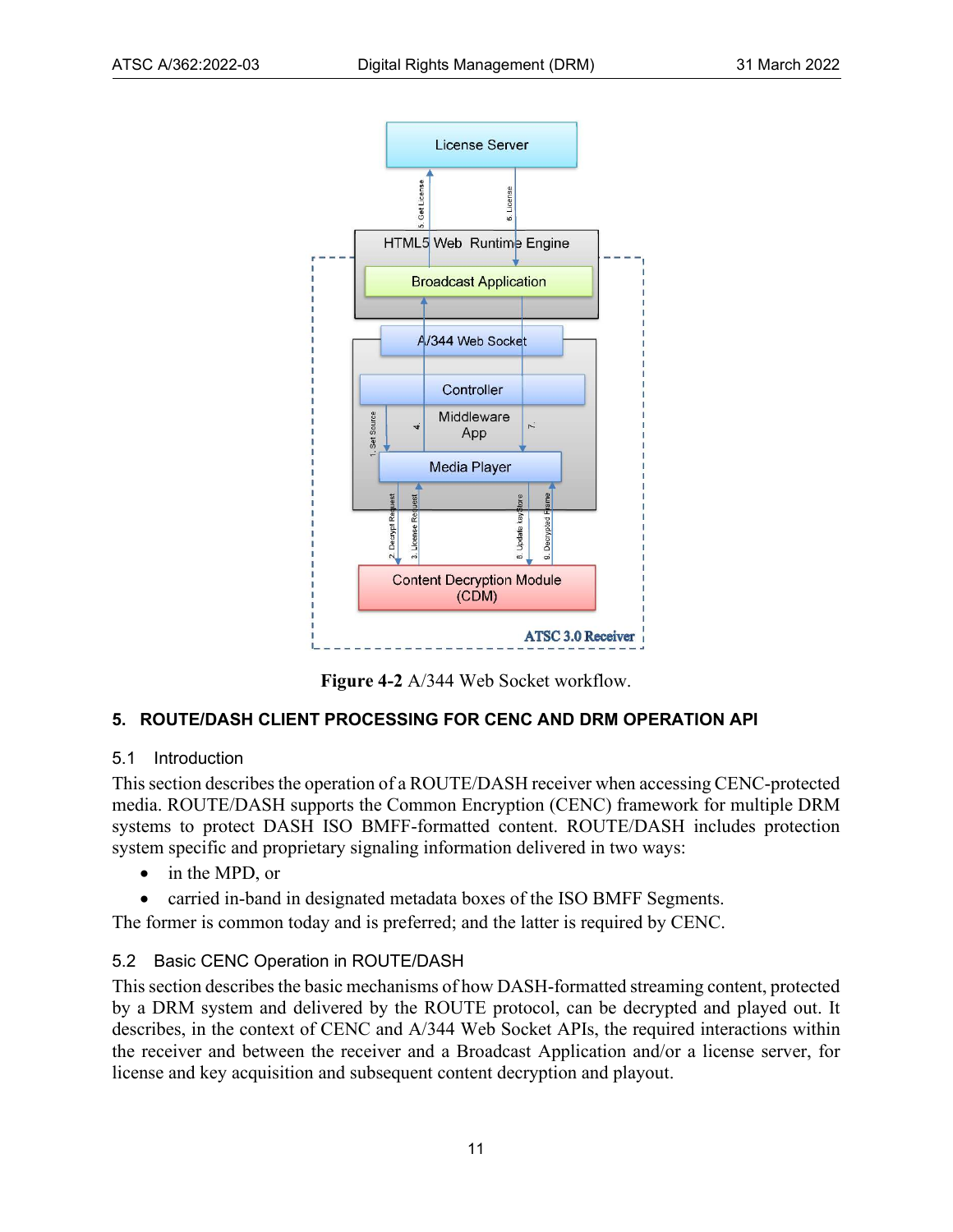In the first (see Section [A.1\)](#page-20-1), acquisition of the DRM license and content key by the CDM occurs during the program delivery via a Broadcast Application for a connected receiver.

In the second method (see Section [A.2\)](#page-22-0), acquisition of the DRM license and content key by the CDM occurs during the program delivery via the connected receiver.

In the third method (see Section [A.3\)](#page-24-0), acquisition of the DRM license and content key by the CDM occurs during the program delivery via an unconnected receiver.

In the fourth method (see Section [A.4\)](#page-26-0), acquisition of the DRM license and content key by the CDM occurs during the program delivery via a Broadcast Application for an unconnected receiver.

#### <span id="page-11-0"></span>5.3 MPD Support for Encryption and DRM Signaling

#### <span id="page-11-1"></span>5.3.1 Overview

In addition to the ISO BMFF signaling of DRM-related items, these items are also commonly included in the MPD (and should be), which provides more timely delivery and faster decoding. This starts with the **ContentProtection** element which is typically on the **AdaptationSet** element. There is one of these per DRM system, which may include generic CENC signaling as defined in CEN[C \[2\].](#page-4-8) Within the ContentProtection element, there may be standardized license acquisition URL element (see DASH-IF IOP [\[9\]](#page-5-8) Section 7.6.2.4 **Laur1**); a mechanism for identifying the content to the DRM system, e.g. "content ID" (beyond AssetIdentifier); as well as DRM system-specific elements.

<span id="page-11-2"></span>5.3.2 Use of the Content Protection Descriptor for mp4 Protection Scheme

As described in DASH-IF IOP, a contentProtection descriptor with @schemeIdUri value of "urn:mpeg:dash:mp4protection:2011" indicates that the content is encrypted with the scheme as indicated in the @value attribute. The file structure of content protection schemes is specified in MPEG-DASH [\[10\],](#page-5-7) Section 5.8.5.2, and the @value is 'cenc' in denoting the Common Encryption scheme. Such value for the @schemeIdUri of the **ContentProtection** descriptor along with @cenc:default\_KID as defined within the "urn:mpeg:cenc:2013" extension namespace may be sufficient for the receiver to acquire a DRM license, or identify a previously acquired license that can be used to decrypt the Adaptation Set.

When the @cenc:default\_KID is present for each Adaptation Set, it allows a player to determine if a new license needs to be acquired for each Adaptation Set by comparing their default\_KIDs with each other, and with the default\_KIDs of stored licenses. A player can simply compare these KID strings and determine what unique licenses are necessary without interpreting license information specific to each DRM system.

<span id="page-11-3"></span>5.3.3 Use of Content Protection Descriptor for uuid Scheme

A UUID ContentProtection descriptor in the MPD may indicate the availability of a particular DRM scheme for license acquisition. An example is shown below:

```
<ContentProtection
schemeIdUri="urn:uuid:xxxxxxxx-xxxx-xxxx-xxxx-xxxxxxxxxxxx"
value="DRMNAME version"/>
```
The schemeIduri uses a UUID URN with the UUID string equal to the registered SystemID for a particular DRM system which can be found in the DASH identifier repository at: [https://dashif.org/identifiers/content\\_protection/.](https://dashif.org/identifiers/content_protection/)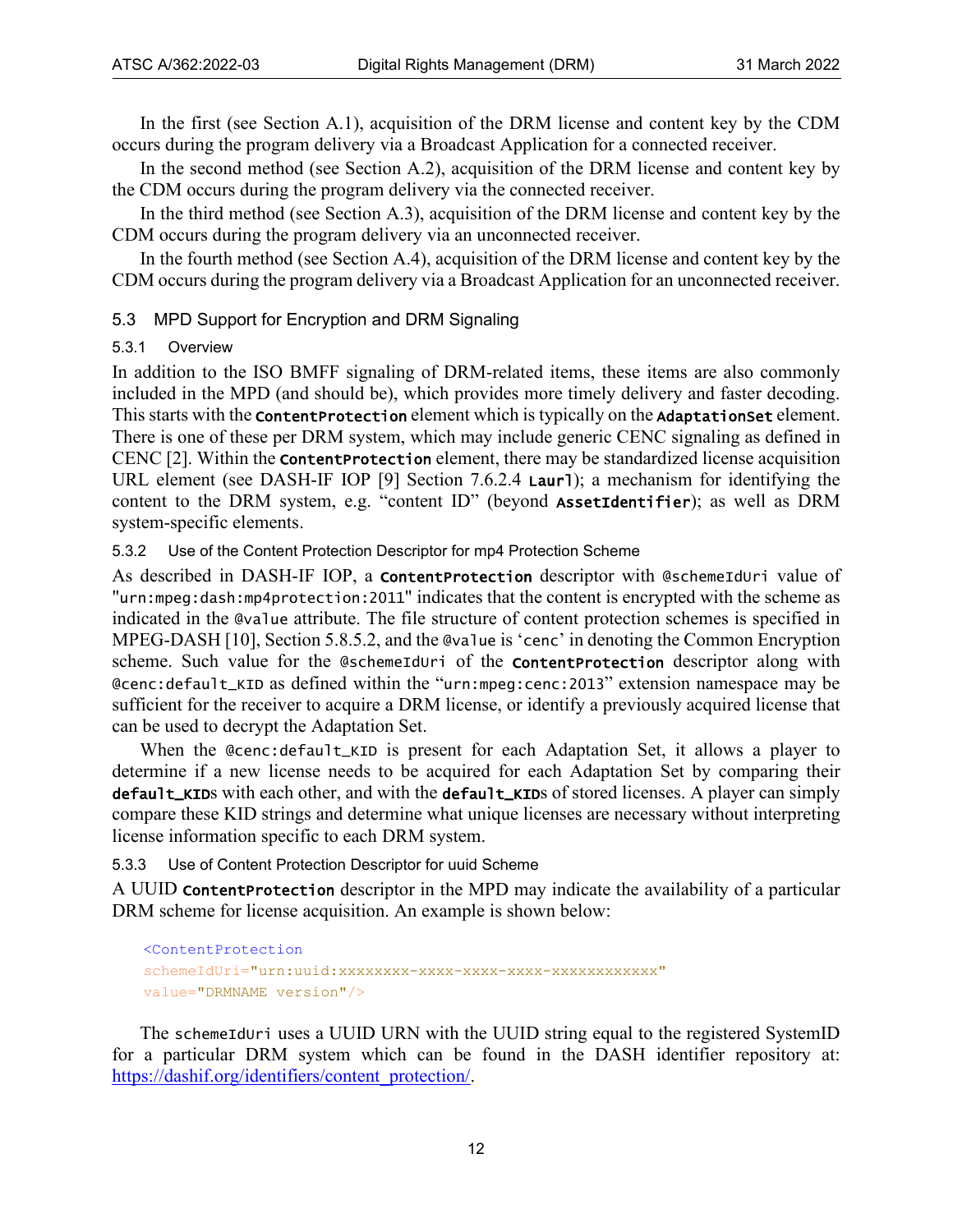#### <span id="page-12-0"></span>5.3.4 Protection System Specific Header Box in the MPD

A 'pssh' box is defined by each DRM system for use with their registered SystemID, and is nominally stored in the movie box ('moov') and additionally may be present in the movie fragment box ('moof'). The same box should be stored in the MPD within a ContentProtection Descriptor for a UUID scheme using the extension element cenc:pssh in the "urn:mpeg:cenc:2013" namespace, as defined by ISO/IEC 23001-7 [\[2\].](#page-4-11) Carrying the cenc:pssh element and also the cenc:default\_KID attribute as defined by the same "urn:mpeg:cenc:2013" extension namespace in the MPD can be useful in supporting key identification, license evaluation, and license retrieval before the availability of Initialization Segments for live content. This enables ATSC receivers, via the broadband network, to be able to acquire license requests prior to the start of the program. Also, spreading out license requests over time avoids potential overloading of the license server due to a high volume of simultaneous license requests from many viewers, starting when at an Initialization Segment containing license acquisition information in 'pssh' becomes available. With cenc:default\_KID indicated in the mp4protection ContentProtection descriptor for each Adaptation Set, the DRM client in the receiver can determine whether:

- the associated decryption key for the program is available to the viewer (e.g., without purchase or subscription),
- the key has been downloaded, or
- which license the client may download before the @availabilityStartTime of the program, based on the default\_KID of each Adaptation Set element selected.
- <span id="page-12-1"></span>5.3.5 Use of License Acquisition URL Descriptor in the MPD

A Laurl element may be added under the **ContentProtection** descriptor providing information for ATSC receivers to access the license server directly. An additional licenseType attribute is available defining the type of applicable license.

```
<dashif:Laurl licenseType="license-1.0">https://license-
server.com/license</dashif:Laurl>
```
ATSC receivers may POST the license request data from the CDM to the License Server to return a valid license. The returned license shall be passed to the CDM for the protected content to be decrypted by the given DRM System.

Additional Laurl elements may be added under the **Content Protection** descriptor to provide more than one method to retrieve a valid license. ATSC3 receivers should use the licenseType to differentiate the different types.

• license-1.0 Direct license acquisition by ATSC3 receivers and the URI scheme is a valid endpoint for access.\

<dashif:Laurl licenseType="license-1.0">https://licenseserver.com/license</dashif:Laurl>

• groupLicense-1.0 Provides a path for a group-based license. The URI may need to be parsed specific to that DRM System by the ATSC3 Receiver to access any local group licenses.

<dashif:Laurl licenseType="groupLicense-1.0">file://groupLicense.lic </dashif:Laurl>

• contentId-1.0 Provides information for the DRM specific content identifier used to generate the KIDs. The URI should be parsed to extract relevant information using REST based notation.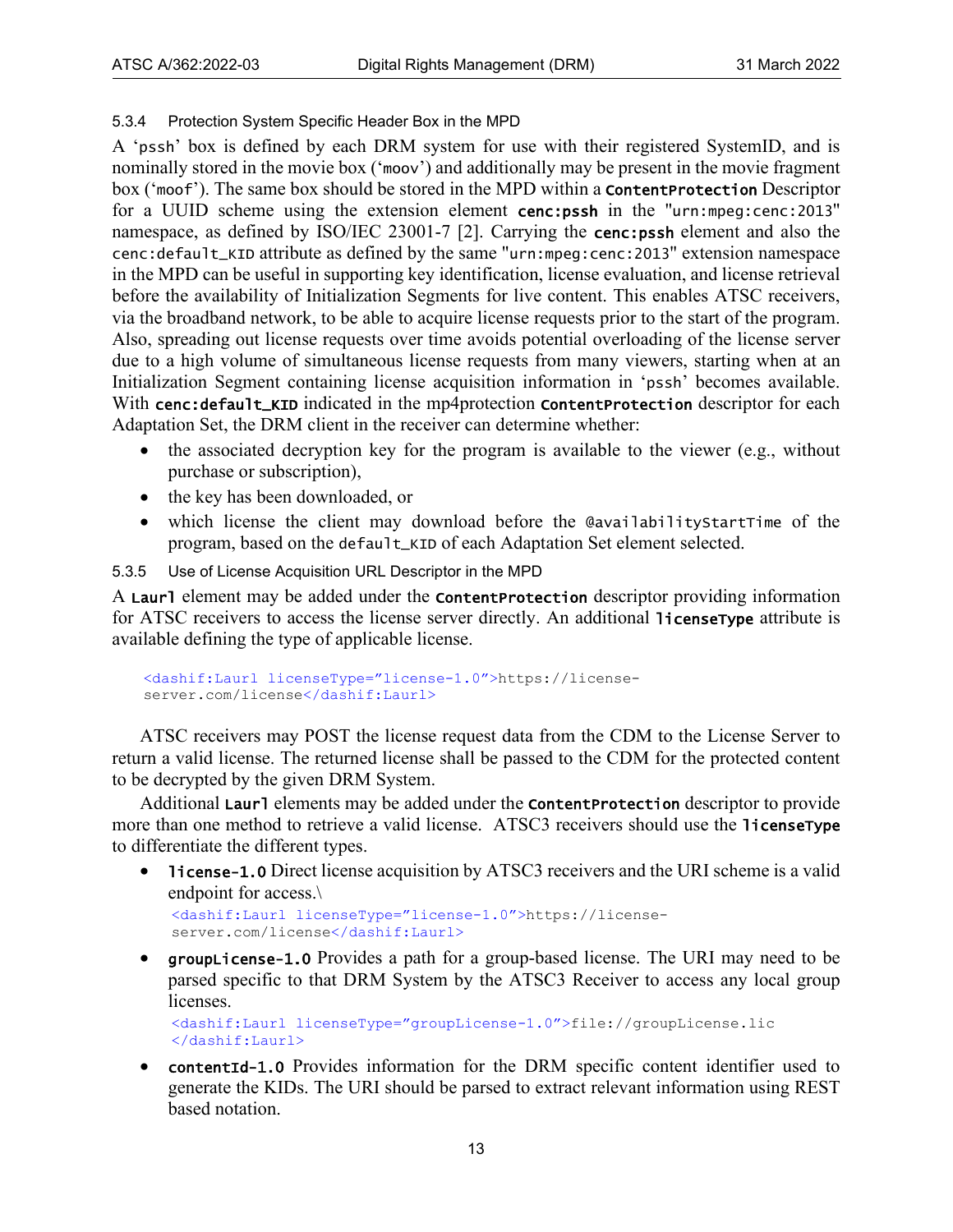```
<dashif:Laurl licenseType="contentId-
1.0">file://contentId/superball2019</dashif:Laurl>
```
#### <span id="page-13-0"></span>5.4 Solution Framework for DRM and CENC

ISO-IEC 23001-7 [\[2\]](#page-4-11) represents the normative standard for common encryption in conjunction with ISO BMF[F \[13\],](#page-5-9) and includes the following technology components used for DRM protection of streaming media carried by ROUTE/DASH:

- Common encryption of NAL structure video and other media with AES-128 CTR mode
- Support for decryption of individual Representations by one or more DRM systems
- Key rotation to enable the change of the content encryption keys over time
- Extension of the **content Protection** descriptor to enable the signaling of default\_KID and 'pssh' parameters in the MPD

The primary DRM related signaling components and tools available for use in ROUTE/DASH are as follows:

- 1) The ContentProtection descriptor in the MPD which contains the URI for identifying the use of Common Encryption or specific DRM scheme(s) being used.
- 2) Parameters of the 'tenc' box, carried as part of protection scheme information in the movie box ('moov') of the Initialization Segment, which specify encryption parameters and default\_KID. The default\_KID information should also be carried out-of-band in the MPD.
- 3) Signaling of common encryption sample auxiliary information in the form of initialization vectors and subsample encryption ranges, if applicable, using the 'senc' box as defined in ISO/IEC 23001-7 [\[2\],](#page-4-11) or via the SampleAuxiliaryInformationSizesBox ('saiz') and a SampleAuxiliaryInformationOffsetsBox ('saio').
- 4) 'pssh' license acquisition data or keys for each DRM system in a format that is protection system specific. 'pssh' may be stored in the Initialization Segment or in Media Segments. It should also be present in a **cenc:pssh** element in the MPD. Note that while the presence of cenc:pssh information in the MPD increases the MPD size, it may allow faster parsing, earlier access, and addition of DRM systems without content modification.
- 5) Key rotation to enable modification over time in the entitlement for access to continuous live content. Details on how key rotation operates in the protection of broadcast DASH streaming content can be found in the DASH-IF IOP [\[8\]](#page-5-6) Section 7.5, DASH\_IF ATSC IOP [\[5\]](#page-4-12) Section 7.4.

#### <span id="page-13-1"></span>5.5 Use of A/344 APIs

This section describes how the DRM APIs defined in Section 9.15 of [\[12\]](#page-5-5) are profiled to align with W3C EME APIs, however limiting the number of returned journeys.

The key/value pairs used in the proprietary message structure should provide some minimum information, that a Broadcast Application will be required in order to handle the DRM services.

```
<-- Notification
{
    "jsonrpc": "2.0",
     "method": "org.atsc.notify",
     "params": {
         "msgType": "DRM",
```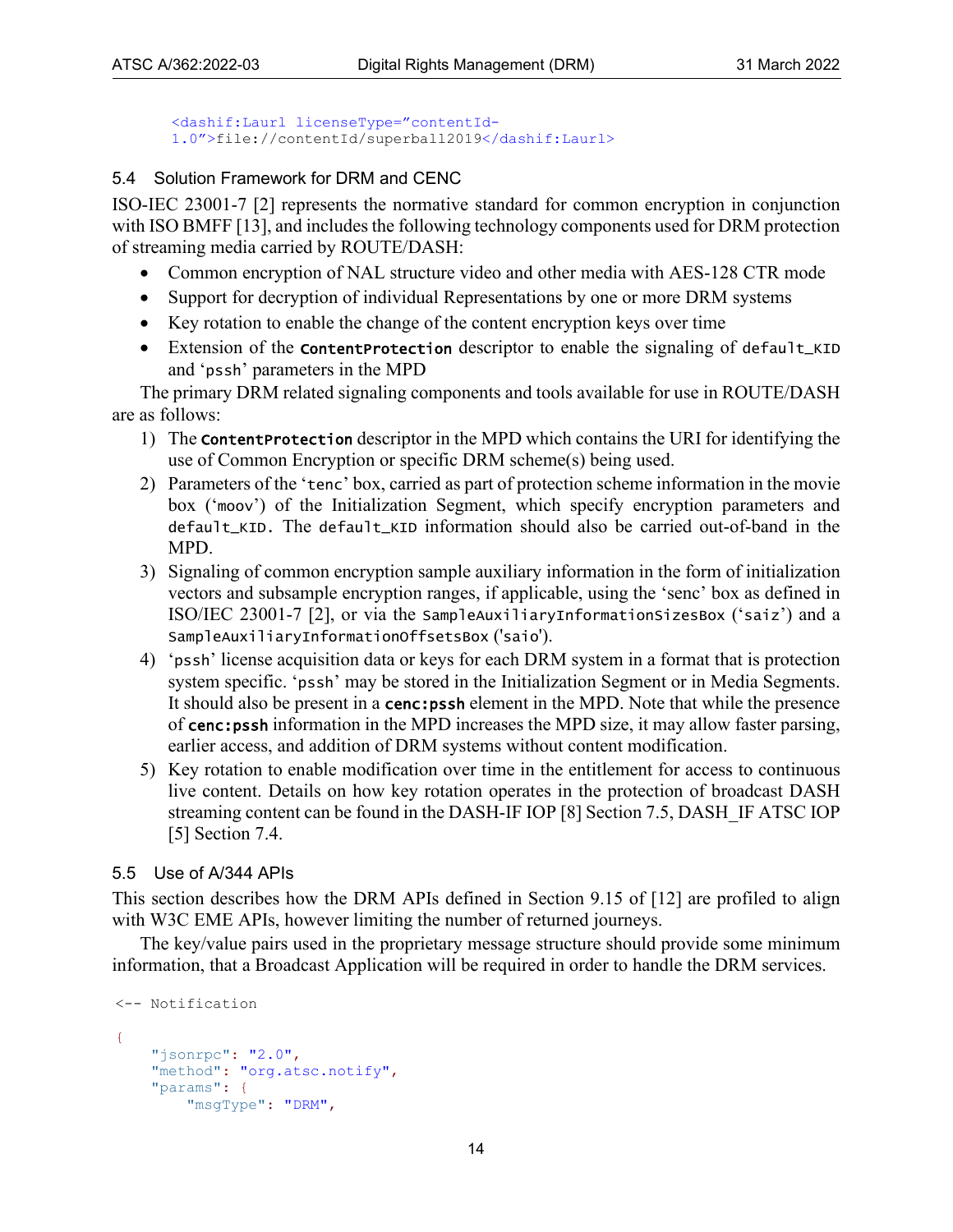```
 "systemId": "urn:uuid:1077efec-c0b2-4d02-ace3-3c1e52e2fb4b", 
         "service": "http://doi.org/10.5239/8A23-2B0",
         "message": [{"<proprietary>":"<proprietary>"}]
     }
}
Application Request
--&> {
     "jsonrpc": "2.0",
     "method": "org.atsc.drmOperation",
     "params": {
         "systemId": "urn:uuid:1077efec-c0b2-4d02-ace3-3c1e52e2fb4b",
         "service": "http://doi.org/10.5239/8A23-2B0",
         "message": [{"<proprietary>":"<proprietary>"}]
     "id": 101
}
```
Below provides a minimum set of core pairs that are required to manage DRM message handling.

```
"message": [{
     "kid": "34e5db32-8625-47cd-ba06-68fca0655a72", 
     "drmSessionId": "MzRlNWRiMzItODYyNS00N2NkLWJhMDYtNjhmY2EwNjU1YTcy", 
    "drmMsgType": "<array of message types>",
     "drmData": "base64-private-data", 
}]
```
The kid pair should provide the information relating to the adaptation the notification relates to. Broadcast Applications may use this value to determine further track information from the MPD and how the Broadcast Application should handle the request.

The drmSessionId is an optional pair that may be provided by the ATSC3 receiver, so reciprocal responses shall contain the same drmSessionId value in order to pair requests and responses together for the receiver.

The drmMsgType provides the type of message the drmData relates to and therefore how the Broadcast Application should react to the DRM Message Type. Further information on the different supported types is detailed in the sub-sections below but summarized here for convenience.

```
licenseRequest
```
- update
- generateRequest
- individualizationRequest
- individualizationResponse
- serverCertificateRequest
- serverCertificateResponse

The drmData is a base64 encoded data format from the underlying DRM System. This provides the ability for the drmData to be transferred to license servers for processing.

Table 8.2 "JSON\_RPC ATSC error Codes" of [\[12\]](#page-5-5) defines a list of reserved error codes. The range of -32000 to -32099 is reserved for implementation-defined server errors and should be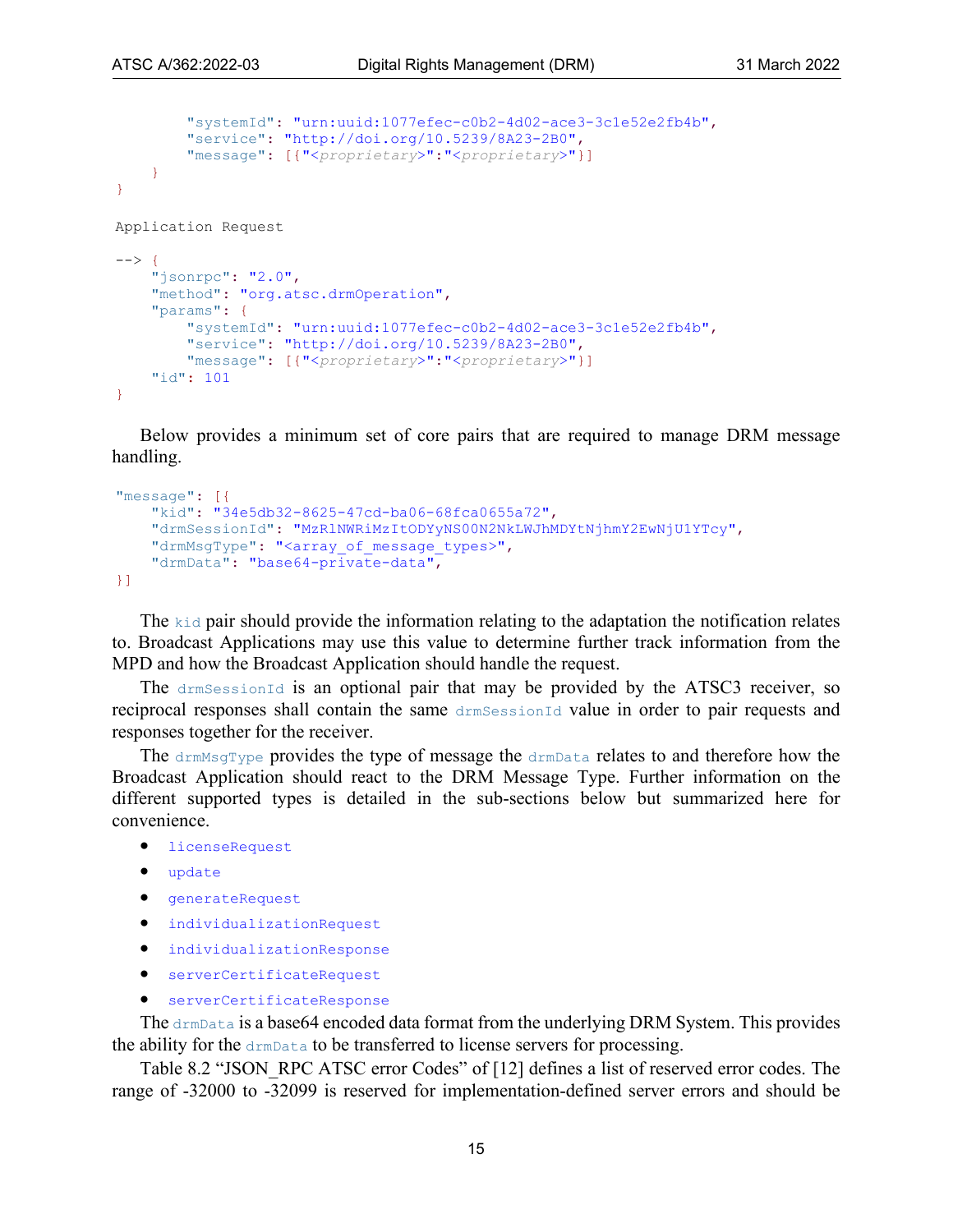specific for the Content Protection system being used; however there are some generic error codes that should be used. These are defined in Section [5.5.6.](#page-19-0)

<span id="page-15-0"></span>5.5.1 Notifications for License Request

The drmMsgType should have a value from the CDM that contains the licenseRequest information for the specific keyId. It is recommended that a single notification per keyId is raised for each AdaptationSet set to the Media Player.

```
<-- Notification
{
     "jsonrpc": "2.0",
     "method": "org.atsc.notify",
     "params": {
         "msgType": "DRM", 
         "systemId": "urn:uuid:1077efec-c0b2-4d02-ace3-3c1e52e2fb4b", 
         "service": "http://doi.org/10.5239/8A23-2B0",
         "message": [{
             "kid": "34e5db32-8625-47cd-ba06-68fca0655a72", 
              "drmSessionId": "MzRlNWRiMzItODYyNS00N2NkLWJhMDYtNjhmY2EwNjU1YTcy", 
              "drmMsgType": "licenseRequest", 
              "drmData": "……………"
         }]
     }
}
```
One example is an MPD containing three adaptations, a Video and two Audio adaptations. The default Audio and Video is set to the Media Player, therefore two licenseRequest notifications are raised by the ATSC3 Receiver. If the second Audio is set to the Media Player, a new notification should be issued if it contains encrypted content, where the CDM does not find an applicable license.

Another example of when new notifications should be issued, is when an MPD period ends and a new period starts, or that the MPD changes and no licenses are found by the CDM.

ATSC3 receivers may hold a notification until a Broadcast Application has been loaded and subscribed to DRM notifications and then issue the notification.

#### <span id="page-15-1"></span>5.5.2 Provide a License

A Broadcast Application should use the licenseRequest data to retrieve a valid license from the license server. The Broadcast Application may use the **Laurl** element where the **licenseType** has a value of contentId-1.0. The content identifier may be more useful to retrieve a license for all the supported adaptations, thus only making a single HTTPS call to the license service. The Broadcast Application should return the same license for each notification received if the kid is applicable to the same content identifier.

The Broadcast Application should use the org.atsc.drmOperation API and set the drmMsgType to update and place the base64 encoded license message into the drmData element.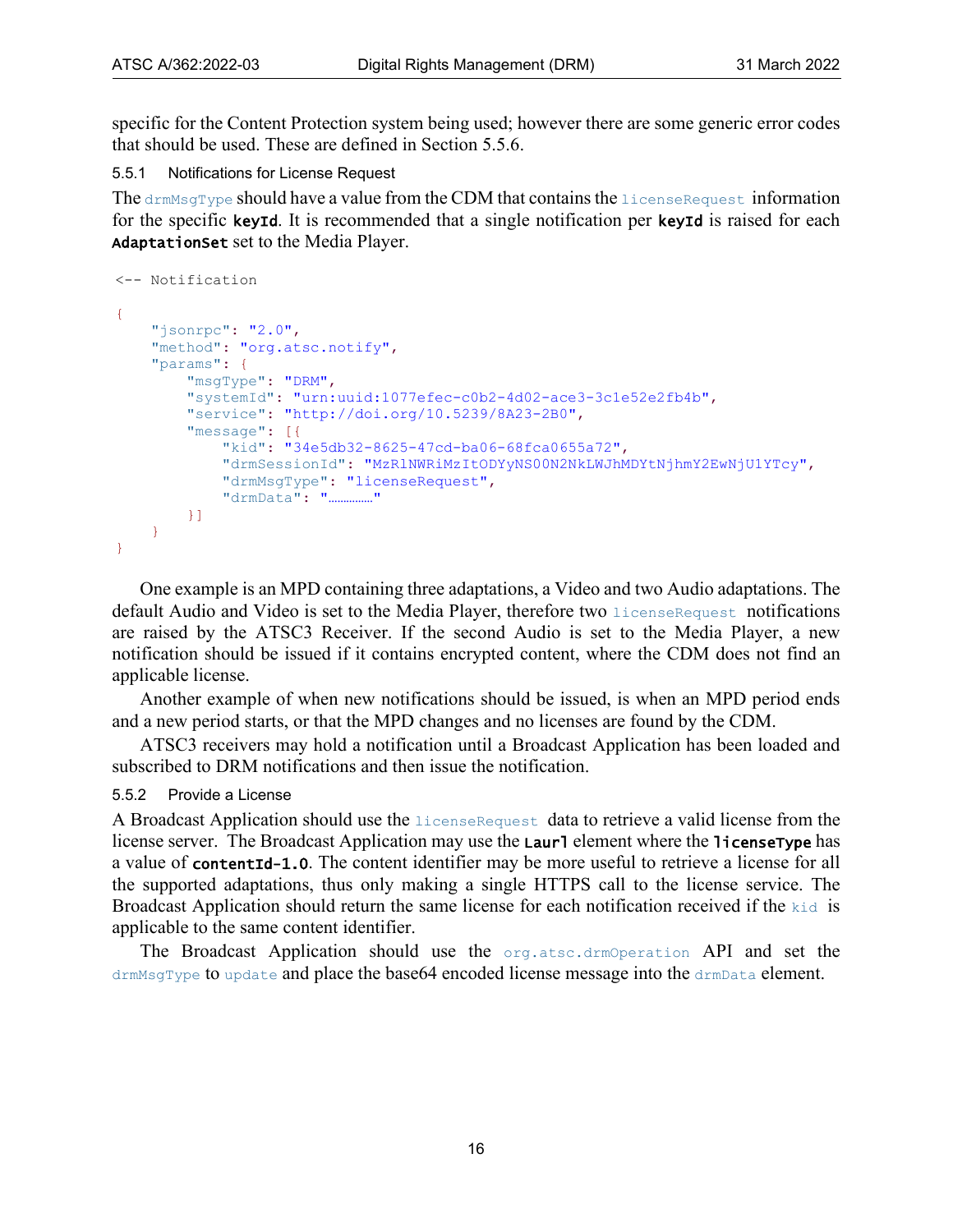```
--> Application Request
{
     "jsonrpc": "2.0",
     "method": "org.atsc.drmOperation",
     "params": {
         "systemId": "urn:uuid:1077efec-c0b2-4d02-ace3-3c1e52e2fb4b", 
         "service": "http://doi.org/10.5239/8A23-2B0", 
         "message": [{
              "kid": "34e5db32-8625-47cd-ba06-68fca0655a72", 
              "drmSessionId": "MzRlNWRiMzItODYyNS00N2NkLWJhMDYtNjhmY2EwNjU1YTcy", 
              "drmMsgType": "update", 
             "drmData": "<br/>base65-encoded-licenseMessage>"
         }]
     }, 
     "id": 100
}
<-- Successful Response
{
     "jsonrpc": "2.0",
     "result": {}, 
     "id": 100
}
<-- unsuccessful Response
{
    "jsonrpc": "2.0",
     "error": {
         "code": -TBD,
         "message": "invalid license" 
     },
     "id": 100
}
```

```
5.5.3 Generate a License Request
```
There are use cases where additional **AdaptationSets** require a different license. These examples may require additional authorization. A Broadcast Application should read the MPD and extract the PSSH of the required track and request to the ATSC receiver to generate request. The response should be no different than that of a normal notification.

```
--> Application Request
{
     "jsonrpc": "2.0",
     "method": "org.atsc.drmOperation",
     "params": {
         "systemId": "urn:uuid:1077efec-c0b2-4d02-ace3-3c1e52e2fb4b", 
         "service": "http://doi.org/10.5239/8A23-2B0",
         "message": [{
              "kid": "34e5db32-8625-47cd-ba06-68fca0655a72", 
              "drmMsgType": "generateRequest", 
             "drmData": "<br/>base64-encoded-psshData>"
         }]
     },
```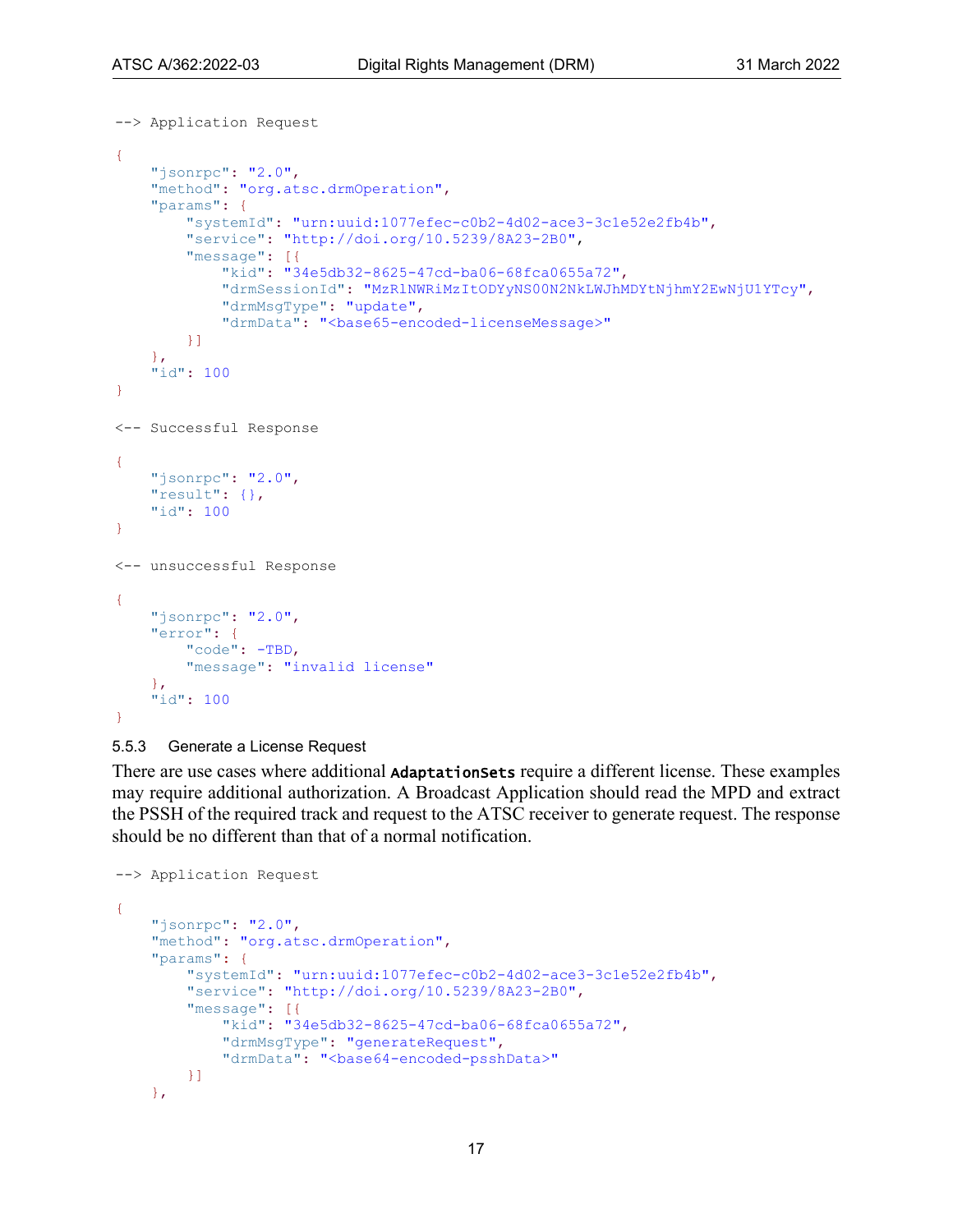```
 "id": 101
}
<-- Response
{ 
   "jsonrpc": "2.0",
    "result": {
         "message": [{
             "kid": "34e5db32-8625-47cd-ba06-68fca0655a72", 
             "drmSessionId": "MzRlNWRiMzItODYyNS00N2NkLWJhMDYtNjhmY2EwNjU1YTcy", 
 "drmMsgType": "licenseRequest", 
 "drmData": "……………"
         }]
    }, 
    "id": 101
}
```
#### <span id="page-17-0"></span>5.5.4 Notifications for Provisioning Request

Most DRM systems require unique device provisioning or certificates. For some systems, this is carried out in the factory or online. The example below shows how a provisioning request notification may be sent to the Broadcast Application for the ATSC3 receiver to be provisioned.

```
<-- Notification 
{
     "jsonrpc": "2.0",
     "method": "org.atsc.notify",
     "params": {
         "msgType": "DRM", 
         "systemId": "urn:uuid:1077efec-c0b2-4d02-ace3-3c1e52e2fb4b", 
         "service": "http://doi.org/10.5239/8A23-2B0",
         "message": [{
              "drmMsgType": "individualizationRequest",
             "drmData": "<br />base64-endoded-individualization-data-request"
         }]
     }
}
```
When a provisioning request is sent to a server, the server should respond with a unique provisioning response. The response should be posted back to the ATSC3 receiver as shown below to complete the process.

```
Application Method
```

```
--> {
     "jsonrpc": "2.0",
     "method": "org.atsc.drmOperation",
     "params": {
         "systemId": "urn:uuid:1077efec-c0b2-4d02-ace3-3c1e52e2fb4b",
         "service": "http://doi.org/10.5239/8A23-2B0",
         "message": [{
              "drmMsgType": "individualizationResponse",
             "drmData": "<br />base64-encoded-provisioning-response>"
         }]
     },
```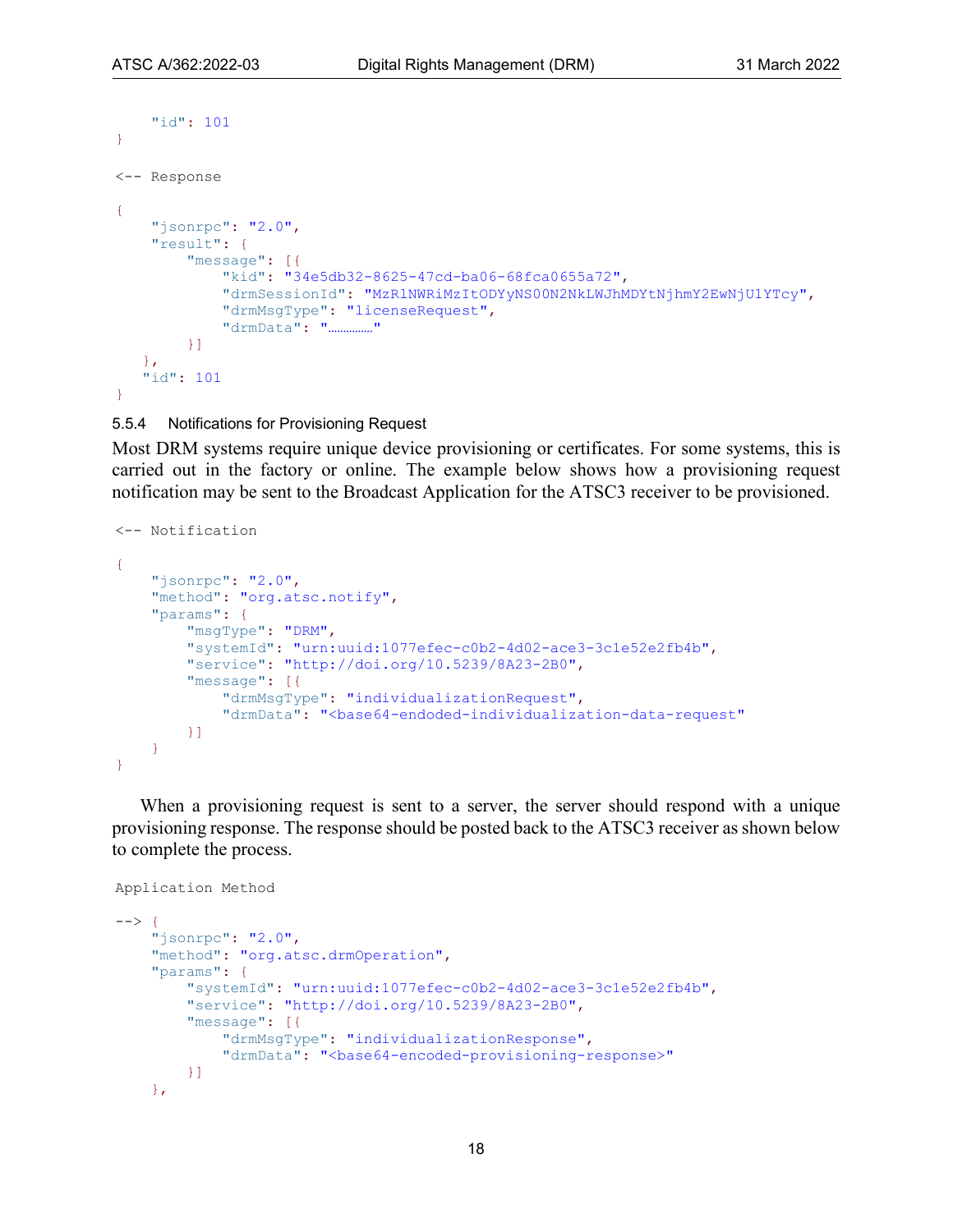```
 "id": 101
}
<-- Response
{
     "jsonrpc": "2.0",
     "result": {}, 
     "id": 101
}
```
An ATSC3 receiver once provisioned should either raise a serverCertificateRequest or a licenseRequest notification to continue the process that triggered the provisioning request in the first place.

<span id="page-18-0"></span>5.5.5 Notifications for Server Certificate Request

An additional layer that a receiver may support is server certificate as defined in [\[3\]](#page-4-9) that provides an additional layer of protection between the ATSC3 Receiver and the CDM. If supported by a receiver, then the method outlined below should apply.

```
<-- Notification
{
     "jsonrpc": "2.0",
     "method": "org.atsc.notify",
     "params": {
         "msgType": "DRM", 
         "systemId": "urn:uuid:1077efec-c0b2-4d02-ace3-3c1e52e2fb4b", 
         "service": "http://doi.org/10.5239/8A23-2B0",
         "message": [{
              "drmMsgType": "serverCertificateRequest",
              "drmData": "<base64-endoded-serverCertficate-data-request"
         }]
     }
}
```
The serverCertificate request sent to a server, should respond with a serverCertficiate response. The response should be posted back to the ATSC3 receiver as shown below to complete the process.

```
Application Method
```

```
--> {
     "jsonrpc": "2.0",
     "method": "org.atsc.drmOperation",
     "params": {
         "systemId": "urn:uuid:1077efec-c0b2-4d02-ace3-3c1e52e2fb4b",
         "service": "http://doi.org/10.5239/8A23-2B0",
         "message": [{
             "drmMsgType": "serverCertificateResponse",
             "drmData": "<br />base64-encoded-serverCertificate-response>"
         }]
     },
     "id": 101
}
```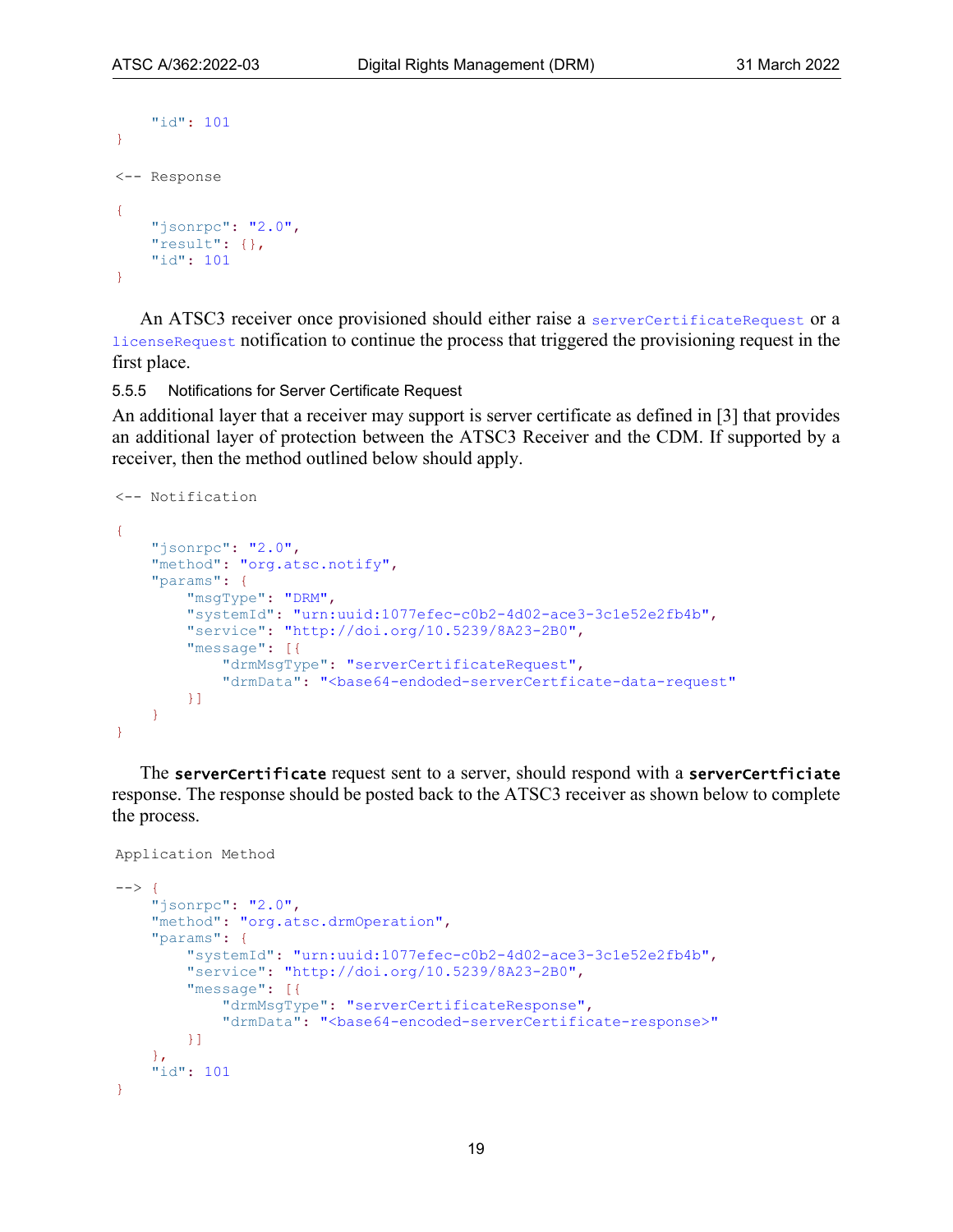```
<-- Response
{
 "jsonrpc": "2.0",
 "result": {}, 
 "id": 101
}
```
<span id="page-19-0"></span>5.5.6 Error Codes

See A/344 Table 8.2 JSON-RPC ATSC Error Codes [\[12\].](#page-5-5)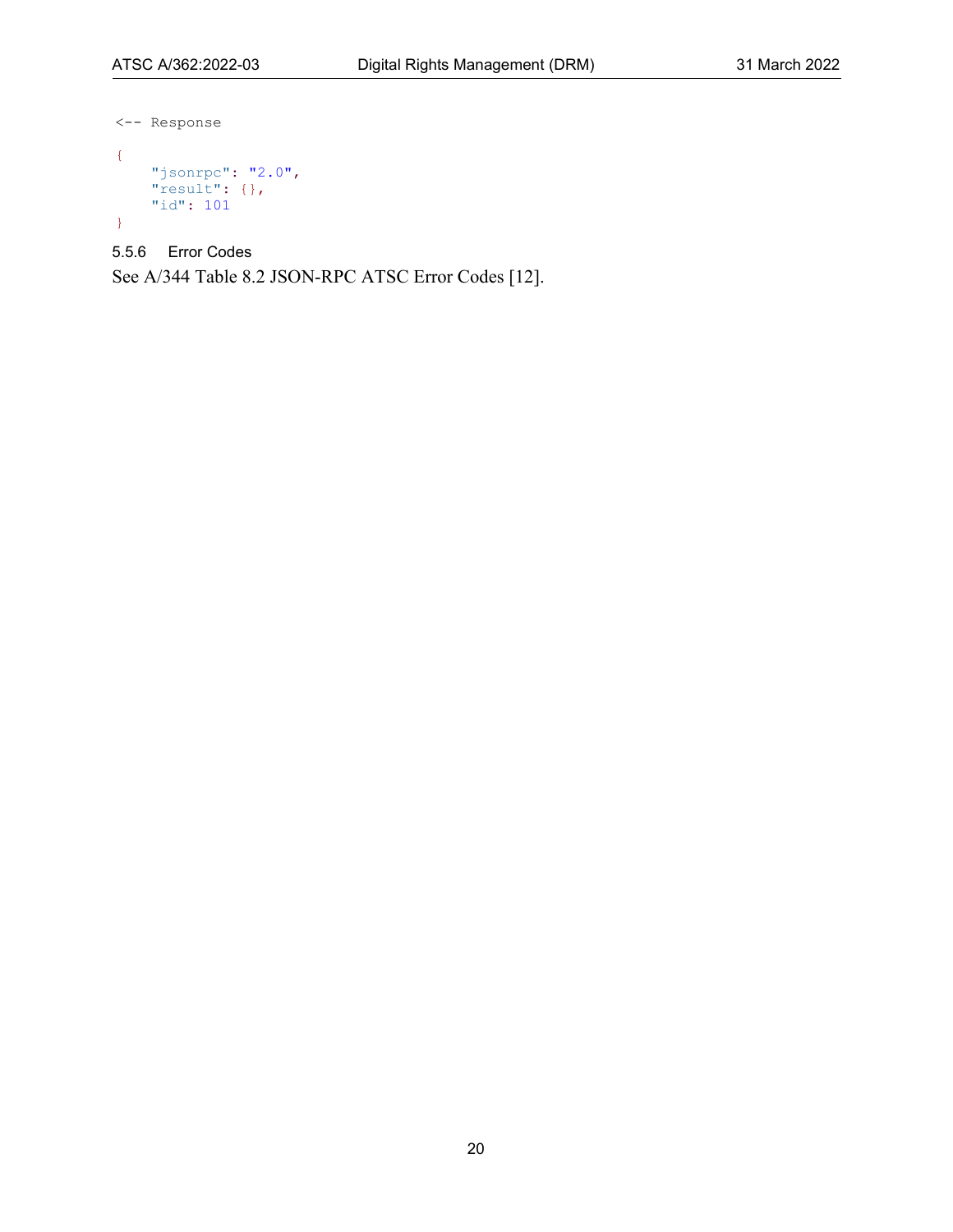## <span id="page-20-0"></span>Annex A License Acquisitions Examples

#### <span id="page-20-1"></span>**A.1 LICENSE ACQUISITION – BROADCAST APPLICATION, CONNECTED**

**[Figure A-1](#page-20-2)** is an example message flow illustrating the method whereby the **Content Protection** descriptor in the MPD is used to provide the affiliated metadata, such as the default KID to the CDM. This triggers the CDM to request and obtain the DRM license, and associated keys material.



**Figure A-1** License acquisition – Broadcast Application, connected.

- <span id="page-20-2"></span>1) A user selects a Service with encrypted audio and video. A Broadcast Application is also present in the definition of the Service, and the Receiver downloads and executes it when the package containing it has been retrieved and validated.
- 2) The RMP discovers the service is encrypted and sets rmpPlaybackStateChange to **3**.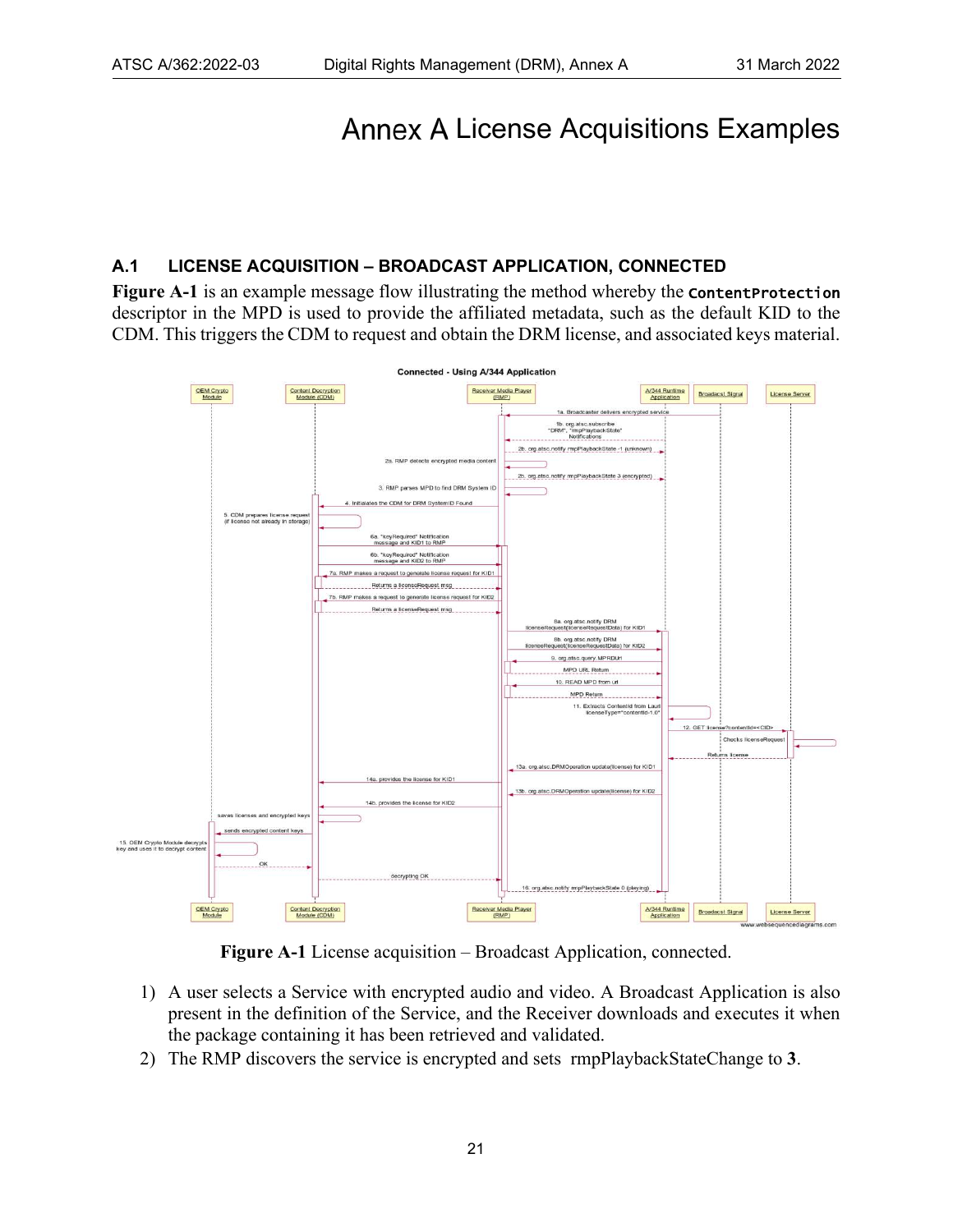- 3) The RMP parses the MPD in the Service Layer Signaling (SLS), specifically the ContentProtection element, to discover whether or not it lists a DRM System ID that the RMP supports. If one is found, then processing continues.
- 4) The RMP initiates the relevant CDM for the given DRM System ID.
- 5) The Content Decryption Module (CDM) in the Receiver associated with the DRM System ID checks to see whether the license key required to decrypt the video and audio is already in storage. In this example, the CDM determines that no pre-existing license for this content is available and prepares a license request for the key.
- 6) The CDM notifies the RMP that a key is required for the KID1 and KID2.
- 7) The RMP player needs a valid license request message from the CDM for both KID1 and KID2 to forward on to the Broadcast Application.
- 8) The RMP notifies the Broadcast Application using the DRM Notification API, passing the DRM system ID and a message understood by Broadcast Applications which support that system ID. The message in the notification would typically include the Key ID associated with this content, and a request for a license.
- 9) The Broadcast Application requires the content identifier associated with the KID1 and KID2 contained in the MPD. The Broadcast Application uses the org.atsc.query.MPDUrl to retrieve the location of the MPD.
- 10) The Broadcast Application reads the MPD from the URL provided by the receiver.
- 11) The Broadcast Application locates the elements containing the corresponding KID1 and reads the licenseType=contentId-1.0 value from the  $Laur1$  element.

```
<dashif:Laurl licenseType="contentId-1.0">
file://contentId/superball2019
</dashif:Laurl>
```
- 12) The Broadcast Application executes a process to retrieve a license for the requested content. This process involves interaction with the user, and interaction with a Web Server operated by the broadcaster and a License Server associated with the DRM system employed using the contentId. Interaction between the Broadcast Application and the License Server includes information the Broadcast Application needs to create a user interface to present to the user. The License Server determines that the user is entitled to access the requested content. The License Server delivers the license to the Broadcast Application using proprietary messaging.
- 13) The Broadcast Application issues the DRM Operation API with the DRM system ID and a message including the license for the content for each KID notification received by the RMP.
- 14) The RMP issues the license to the CDM for each of the KIDs.
- 15) The CDM receives the license, saves it, and uses it to derive the key needed to decrypt the content, sending that key to the OEM Crypto Module.
- 16) The OEM Crypto Module decrypts the enhancement layer and the user enjoys watching the service. The RMP player notifies the Broadcast Application with rmpPlaybackStateChange set to **0**.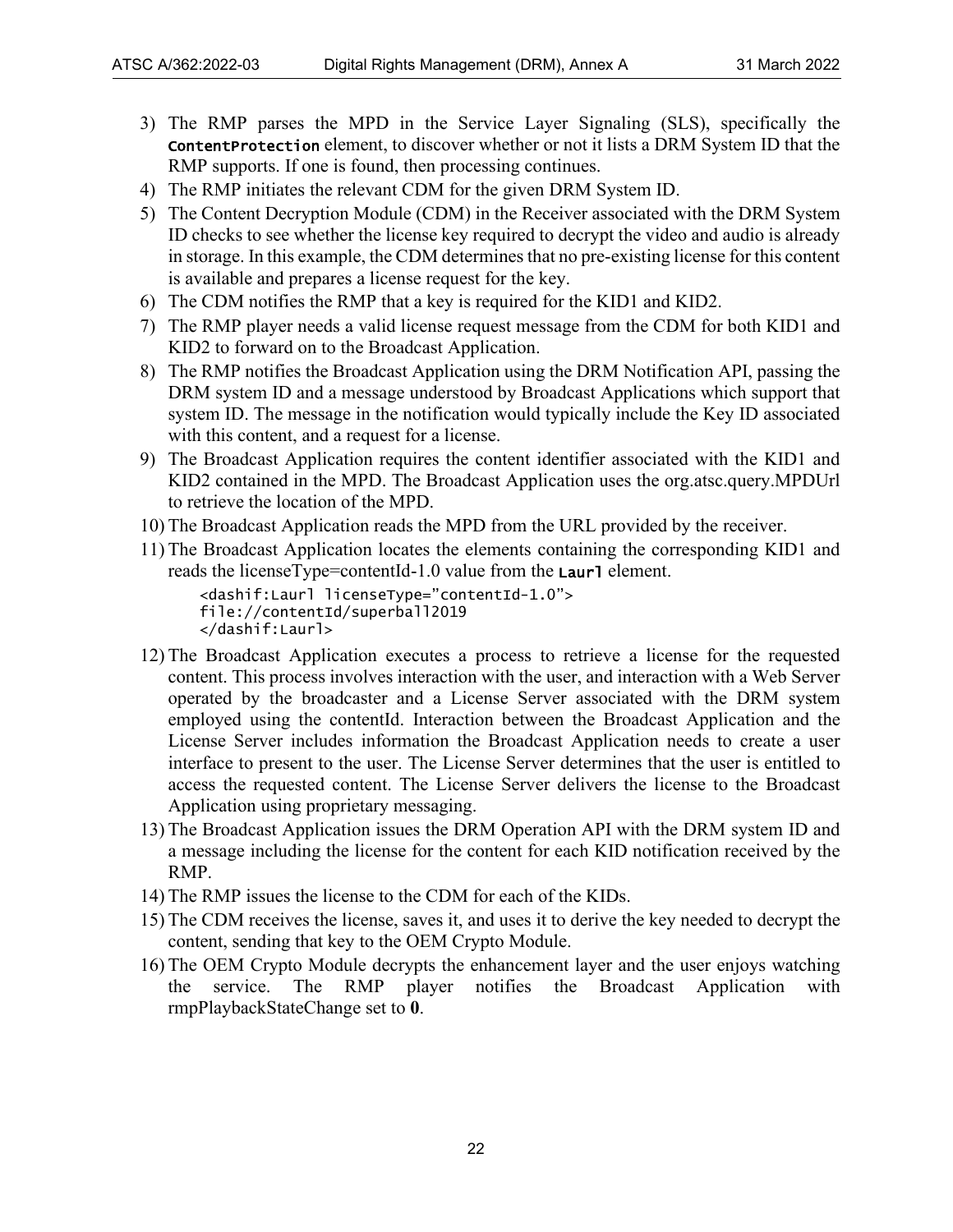#### <span id="page-22-0"></span>**A.2 LICENSE ACQUISITION – RECEIVER APPLICATION, CONNECTED**

**Error! Reference source not found.** is an example message flow illustrating the receiver retrieving the license from the license server directly using the details contained in the Laurl.



**Figure A-2** License acquisition - Receiver Application, connected.

- <span id="page-22-1"></span>1) A user selects a Service with encrypted audio and video. A Broadcast Application is also present in the definition of the Service, and the Receiver downloads and executes it when the package containing it has been retrieved and validated.
- 2) The RMP discovers the service is encrypted and the RMP sets rmpPlaybackStateChange to **3**.
- 3) The RMP parses the MPD in the Service Layer Signaling (SLS), specifically the ContentProtection element, to discover whether it lists a DRM System ID that the RMP supports. If one is found, then processing continues.
- 4) The RMP initiates the relevant CDM for the given DRM System ID.
- 5) The Content Decryption Module (CDM) in the Receiver associated with the DRM System ID checks to see whether the license key required to decrypt the video and audio is already in storage. In this example, the CDM determines that no pre-existing license for this content is available and prepares a license request for the key.
- 6) The CDM notifies the RMP that a key is required for the KID1 and KID2.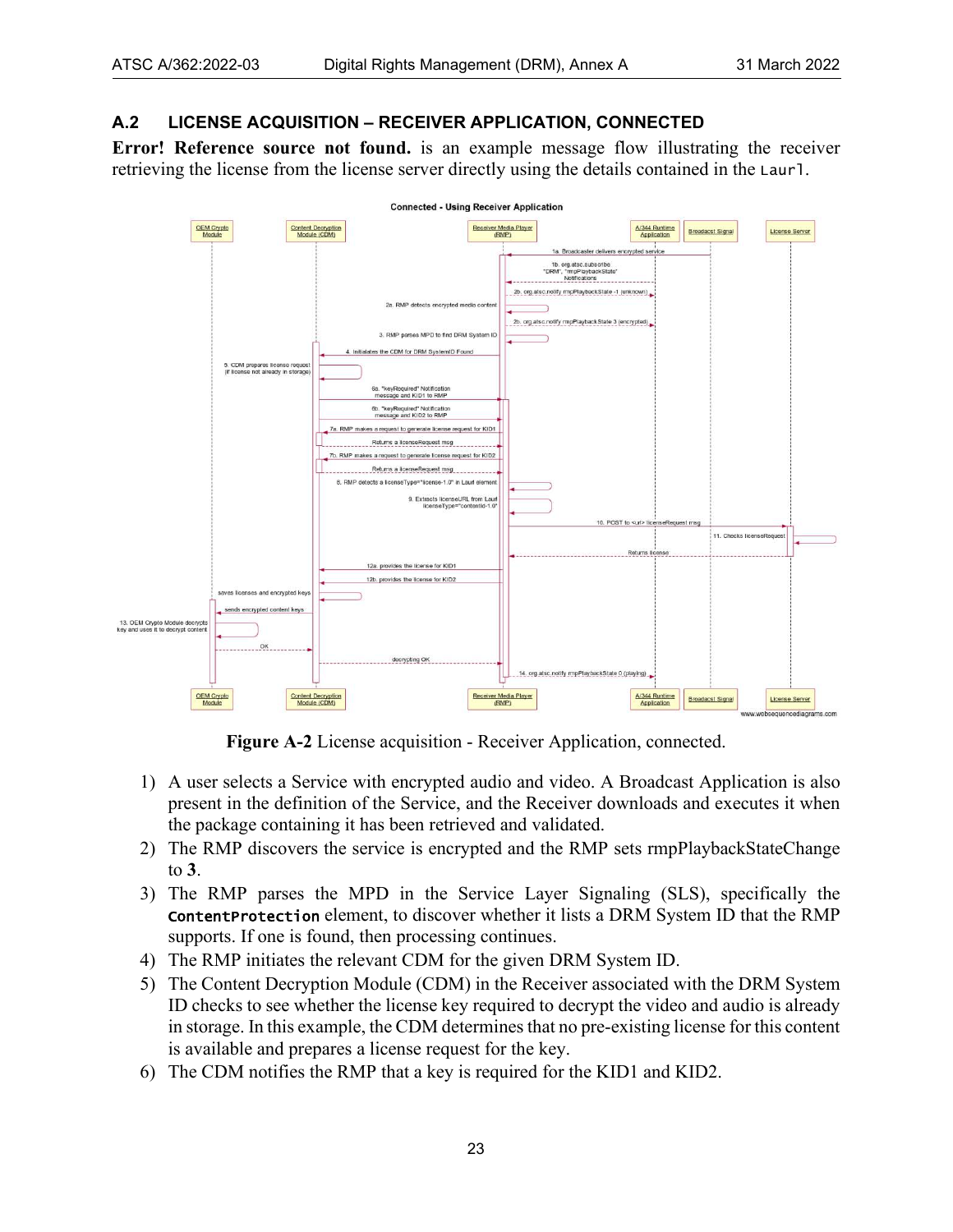- 7) The RMP player needs a valid license request message from the CDM for both KID1 and KID2 to forward onto the Broadcast Application.
- 8) The RMP detects that the licensetype="license-1.0" is available and recognizes that a license can be fetched directly by the receiver.
- 9) The RMP extracts the URL value from the element.

```
<dashif:Laurl licenseType="license-1.0">
https://server.com:9873/getlicense?contentid=12345&token=abcd
</dashif:Laurl>
```
- 10) The Broadcast Application executes a process to retrieve a license for the requested content. This process does not involve interaction with the user.
- 11) The License Server determines if the request is authentic. The License Server delivers the license to the Broadcast Application using proprietary messaging.
- 12) The RMP issues the license to the CDM for each of the KIDs.
- 13) The CDM receives the license, saves it, and uses it to derive the key needed to decrypt the content, sending that key to the OEM Crypto Module.
- 14) The OEM Crypto Module decrypts the enhancement layer and the user enjoys watching the service. The RMP player notifies the Broadcast Application with rmpPlaybackStateChange set to **0**.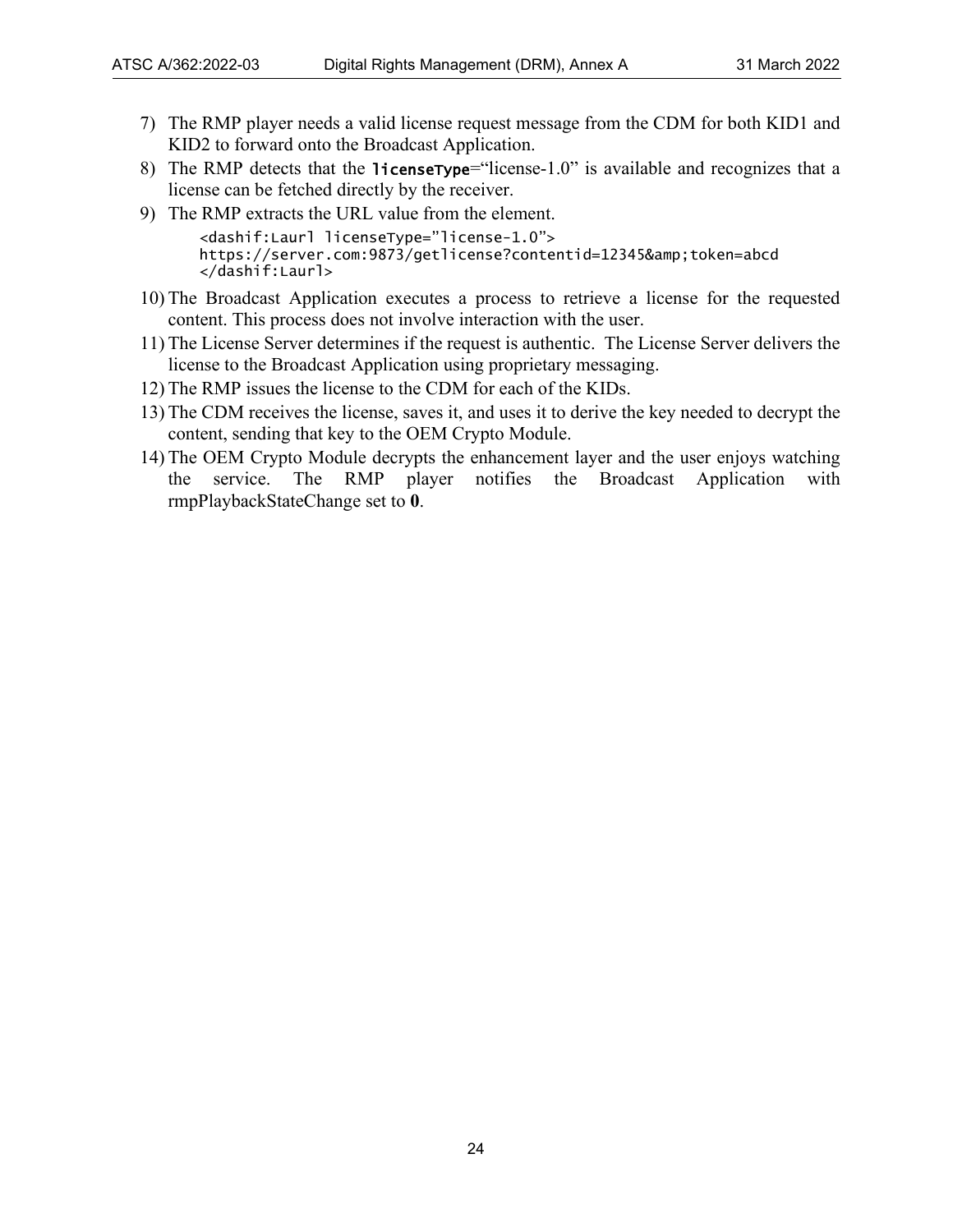#### <span id="page-24-0"></span>**A.3 LICENSE ACQUISITION – RECEIVER APPLICATION, UNCONNECTED**

**[Figure A-3](#page-24-1)** is an example message flow illustrating the receiver retrieving the license locally on a receiver that is unconnected to the internet.



**Figure A-3** License acquisition – Receiver Application, unconnected**.**

- <span id="page-24-1"></span>1) A user selects a Service with encrypted audio and video. A Broadcast Application is also present in the definition of the Service, and the Receiver downloads and executes it when the package containing it has been retrieved and validated.
- 2) The RMP sets rmpPlaybackStateChange to **-1**. The RMP discovers the service is encrypted and sets rmpPlaybackStateChange to **3**.
- 3) The RMP parses the MPD in the Service Layer Signaling (SLS), specifically the ContentProtection element, to discover whether or not it lists a DRM System ID that the RMP supports. If one is found, then processing continues.
- 4) The RMP initiates the relevant CDM for the given DRM System ID.
- 5) The Content Decryption Module (CDM) in the Receiver associated with the DRM System ID checks to see whether the license key required to decrypt the video and audio is already in storage. In this example, the CDM determines that no pre-existing license for this content is available and prepares a license request for the key.
- 6) The CDM notifies the RMP that a key is required for the KID1 and KID2.
- 7) The RMP detects that the licenseType="groupLicense-1.0" is available and recognizes that a license can be fetched locally by the receiver.
- 8) The RMP extracts the URL value from the element.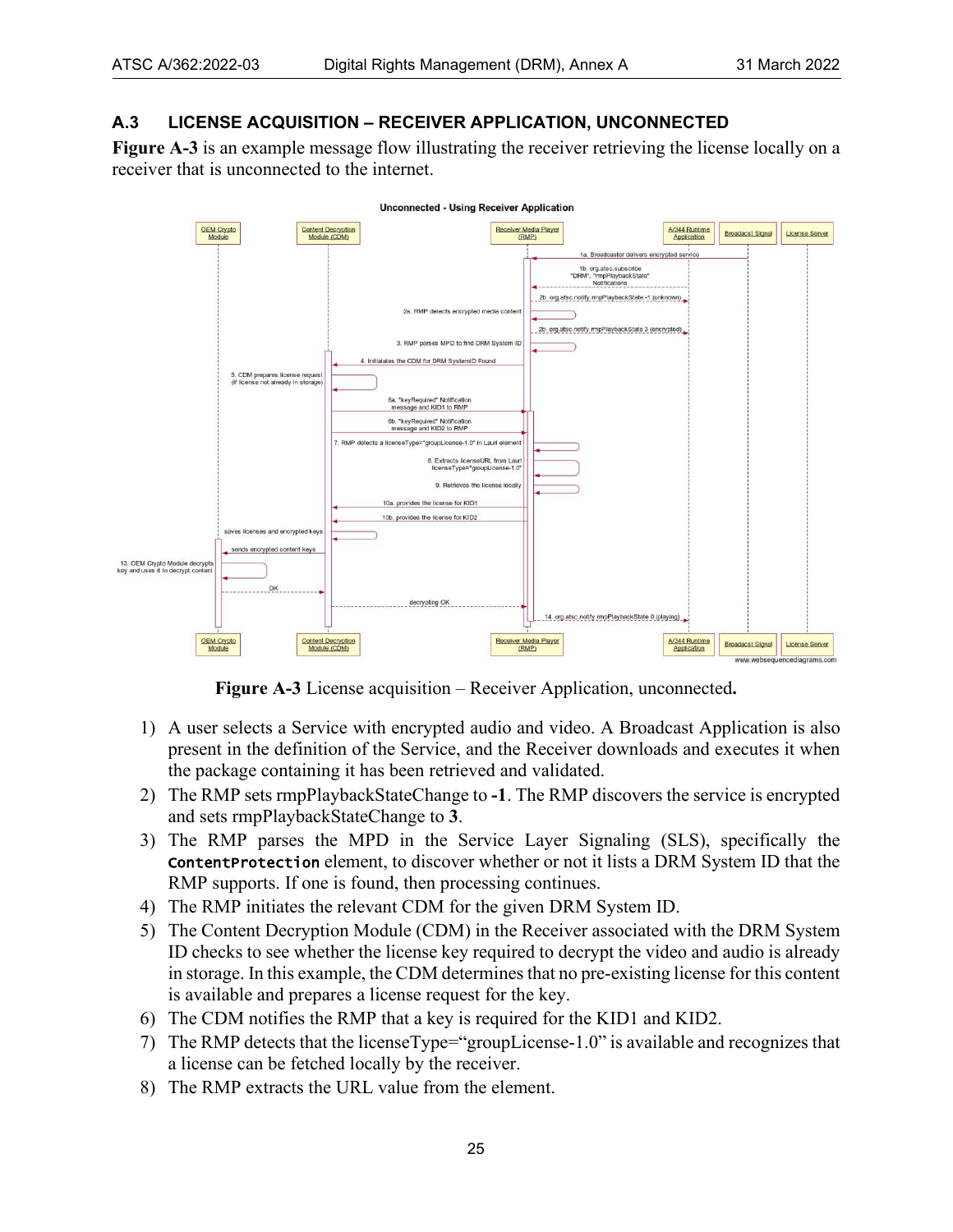<dashif:Laurl licenseType="groupLicense-1.0"> File://atsc3-license.lic </dashif:Laurl>

- 9) The Broadcast Application locates the license locally. This process does not involve interaction with the user.
- 10) The RMP issues the license to the CDM for each of the KIDs.
- 11) The CDM receives the license, saves it, and uses it to derive the key needed to decrypt the content, sending that key to the OEM Crypto Module.
- 12) The OEM Crypto Module decrypts the enhancement layer and the user enjoys watching the service. The RMP player notifies the Broadcast Application with rmpPlaybackStateChange set to **0**.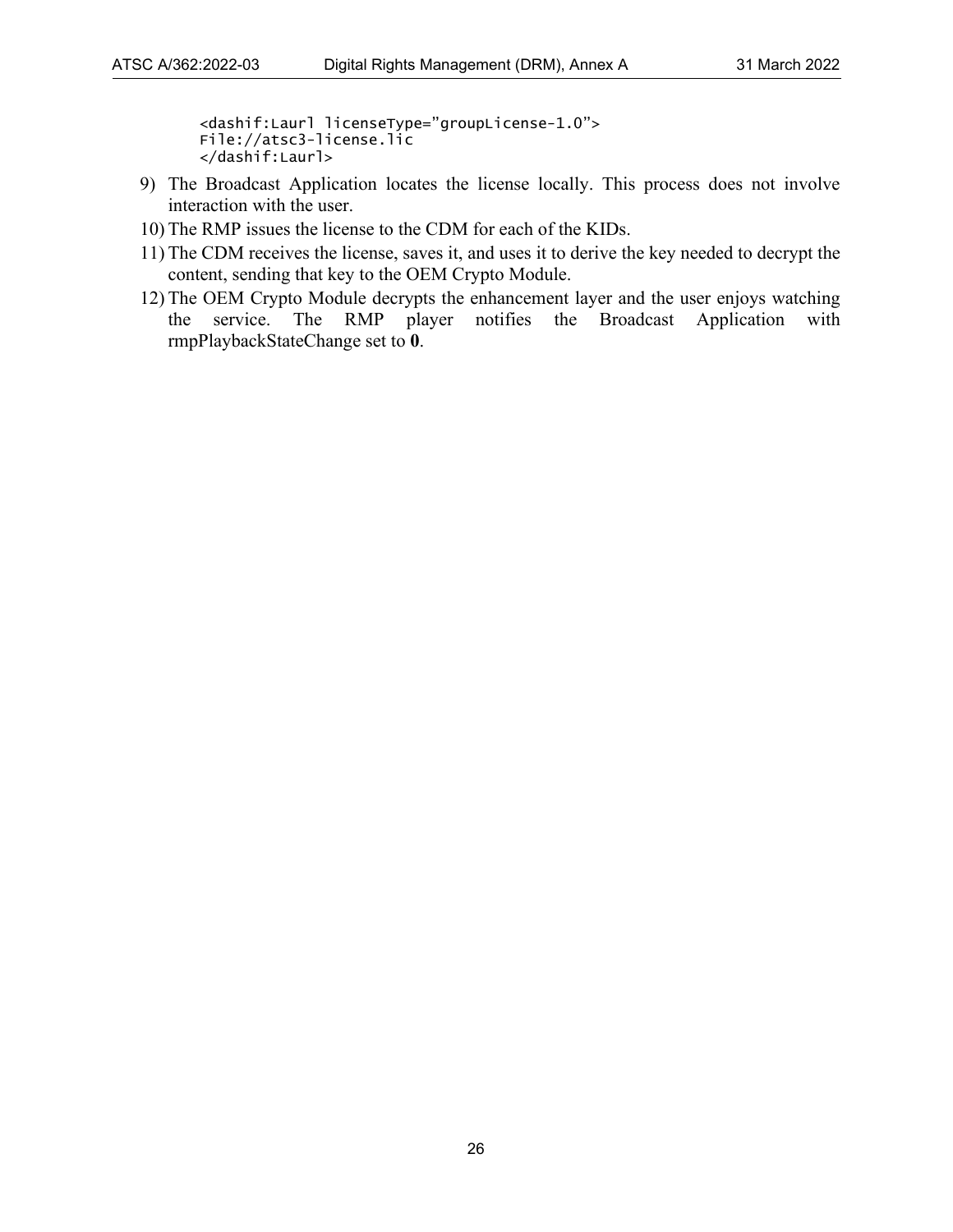#### <span id="page-26-0"></span>**A.4 LICENSE ACQUISITION – BROADCAST APPLICATION, UNCONNECTED**

**Error! Reference source not found.** is an example message flow illustrating the Broadcast Application attempting to retrieve the license from the license server directly using the details contained, however the receiver is not connected to the internet.

Unconnected - Using A/344 Application

| <b>OEM Crypto</b>                                                      | <b>Content Decryption</b>                                                                                                                                                                                                                                                                                                               | Receiver Media Player                                                                                                                                                                                                                                                                                                                                                                    | A/344 Runtime                       | <b>Broadacst Signal</b> | License Server                                       |
|------------------------------------------------------------------------|-----------------------------------------------------------------------------------------------------------------------------------------------------------------------------------------------------------------------------------------------------------------------------------------------------------------------------------------|------------------------------------------------------------------------------------------------------------------------------------------------------------------------------------------------------------------------------------------------------------------------------------------------------------------------------------------------------------------------------------------|-------------------------------------|-------------------------|------------------------------------------------------|
| Module                                                                 | Module (CDM)<br>2a. RMP detects encrypted media content<br>3. RMP parses MPD to find DRM System ID                                                                                                                                                                                                                                      | (RMP)<br>1a. Broadcaster delivers encrypted service<br>1b. org.atsc.subscribe<br>"DRM", "mpPlaybackState"<br>Notifications<br>2b. org.atsc.notify mpPlaybackState -1 (unknown)<br>2b. org.atsc.notify mpPlaybackState 3 (encrypted)                                                                                                                                                      | Application                         |                         |                                                      |
| 5. CDM prepares license request<br>(if license not already in storage) | 4. Initialates the CDM for DRM SystemID Found<br>6a. "keyRequired" Notification<br>message and KID1 to RMP<br>6b. "keyRequired" Notification<br>message and KID2 to RMP<br>7a. RMP makes a request to generate license request for KID1<br>Returns a licenseRequest msg<br>7b. RMP makes a request to generate license request for KID2 |                                                                                                                                                                                                                                                                                                                                                                                          |                                     |                         |                                                      |
|                                                                        | Returns a licenseRequest msg                                                                                                                                                                                                                                                                                                            | 8a. org.atsc.notify DRM<br>licenseRequest(licenseRequestData) for KID1<br>8b. org.atsc.notify DRM<br>licenseRequest(licenseRequestData) for KID2<br>9. org.atsc.query.MPDUrl<br>MPD URL Return<br>10. READ MPD from url<br><b>MPD Return</b><br>11. Extracts ContentId from Laurl<br>licenseType="contentId-1.0"<br>12. Determines connectivity<br>"PLEASE CONNECT MESSAGE" is displayed |                                     |                         |                                                      |
| <b>OEM Crypto</b><br>Module                                            | <b>Content Decryption</b><br>Module (CDM)                                                                                                                                                                                                                                                                                               | Receiver Media Player<br>(RMP)                                                                                                                                                                                                                                                                                                                                                           | A/344 Runtime<br><b>Application</b> | <b>Broadacst Signal</b> | <b>License Server</b><br>www.websequencediagrams.com |

**Figure A-4** License acquisition – Broadcast Application, unconnected.

- <span id="page-26-1"></span>1) A user selects a Service with encrypted audio and video. A Broadcast Application is also present in the definition of the Service, and the Receiver downloads and executes it when the package containing it has been retrieved and validated.
- 2) The RMP sets rmpPlaybackStateChange to **-1**. The RMP discovers the service is encrypted and sets rmpPlaybackStateChange to **3**.
- 3) The RMP parses the MPD in the Service Layer Signaling (SLS), specifically the ContentProtection element, to discover whether or not it lists a DRM System ID that the RMP supports. If one is found, then processing continues.
- 4) The RMP initiates the relevant CDM for the given DRM System ID.
- 5) The Content Decryption Module (CDM) in the Receiver associated with the DRM System ID checks to see whether the license key required to decrypt the video and audio is already in storage. In this example, the CDM determines that no pre-existing license for this content is available and prepares a license request for the key.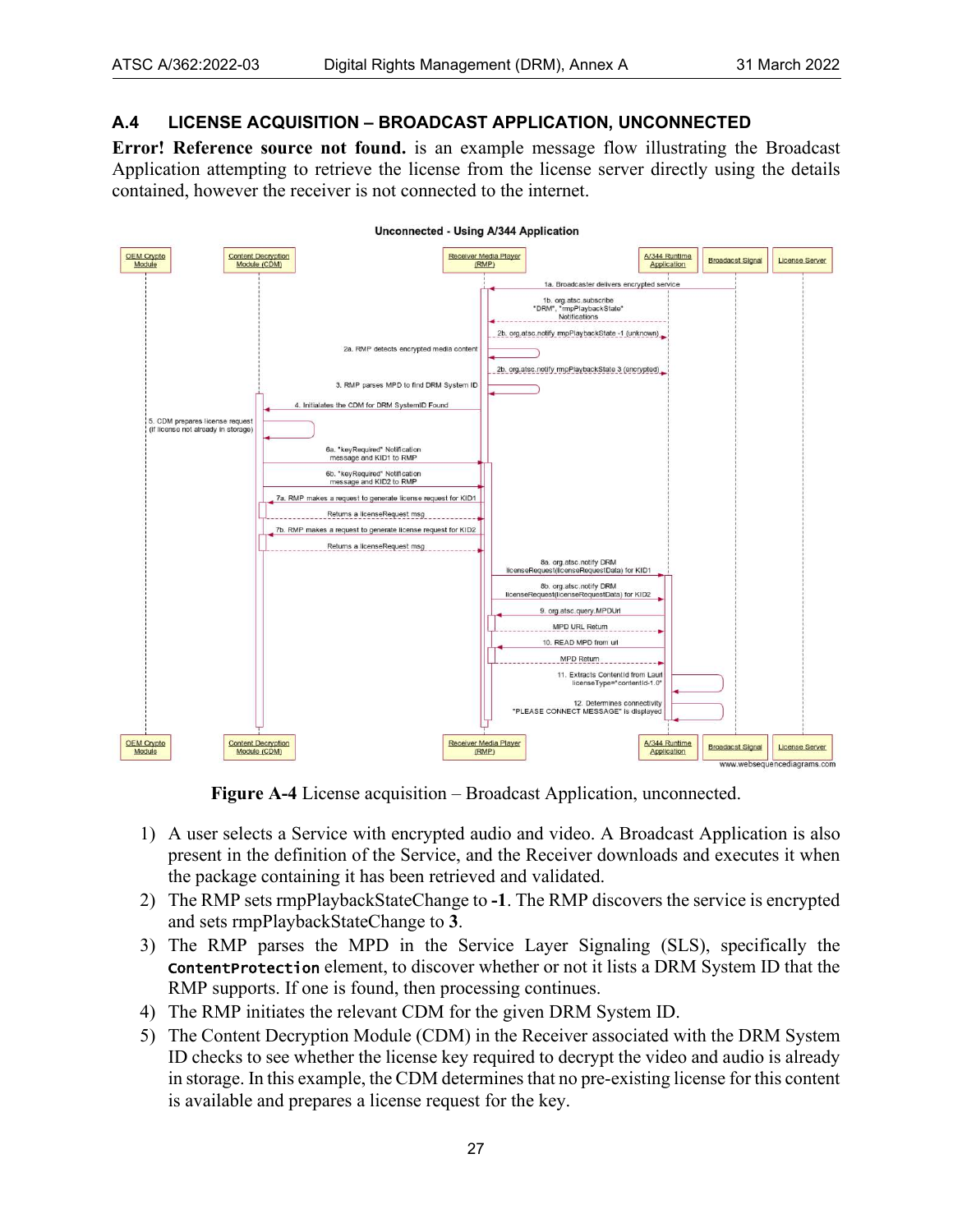- 6) The CDM notifies the RMP that a key is required for the KID1 and KID2.
- 7) The RMP player needs a valid license request message from the CDM for both KID1 and KID2 to forward onto the Broadcast Application.
- 8) The RMP notifies the Broadcast Application using the DRM Notification API, passing the DRM system ID and a message understood by Broadcast Applications which support that system ID. The message in the notification would typically include the Key ID associated with this content, and a request for a license.
- 9) The Broadcast Application requires the content identifier associated with the KID1 and KID2 contained in the MPD. The Broadcast Application uses the org.atsc.query.MPDUrl to retrieve the location of the MPD.
- 10) The Broadcast Application reads the MPD from the url provided by the receiver.
- 11) The Broadcast Application locates the elements containing the corresponding KID1 and reads the licenseType=contentId-1.0 value from the Laurl element.

<dashif:Laurl licenseType="contentId-1.0"> file://contentId/superball2019 </dashif:Laurl>

12) The Broadcast Application determines it is not connected to the Internet. The Broadcast Application provides an additional message on why to connect to the internet in order to receive the provided service. The rmpPlaybackState remains with the value of **3**.